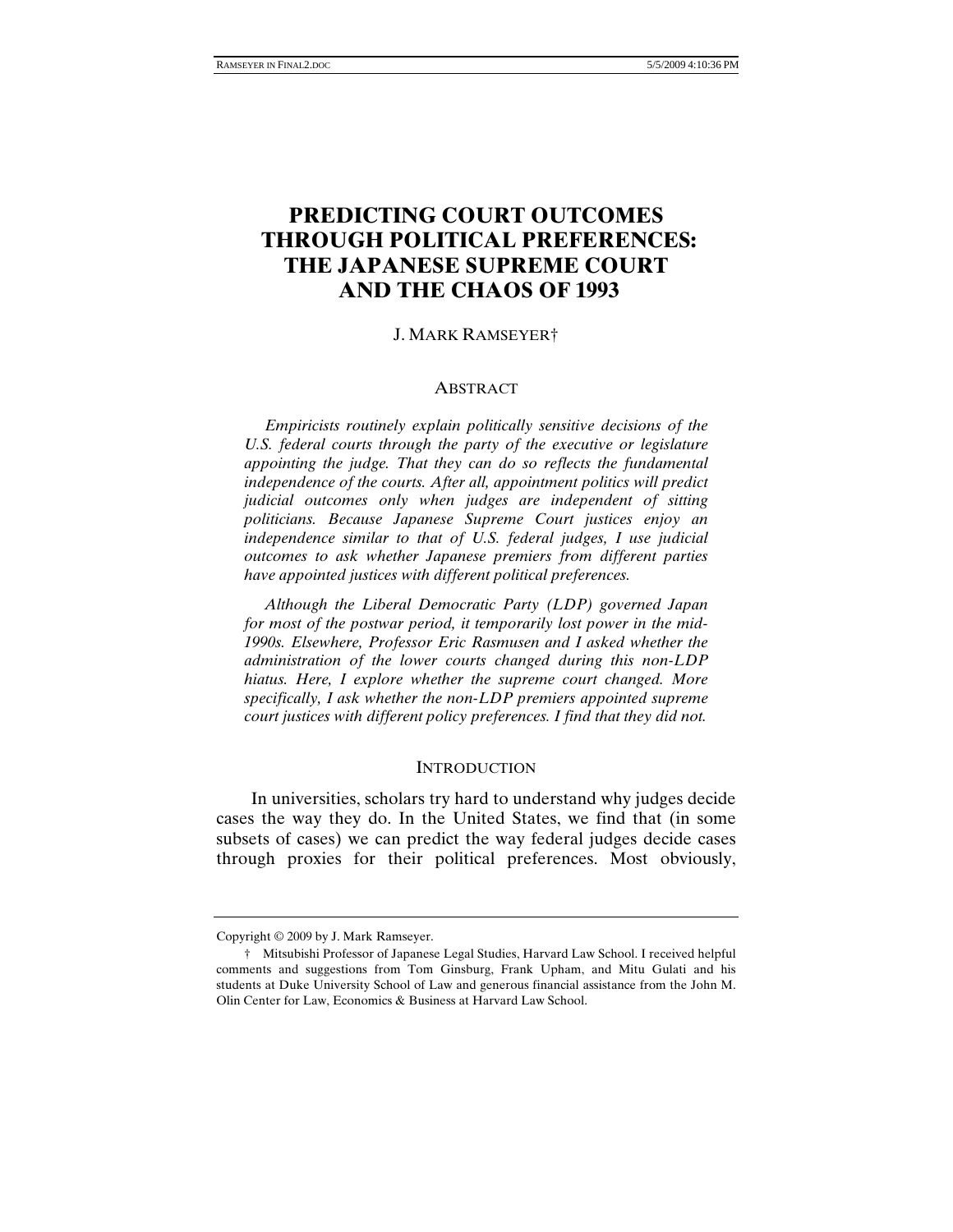sometimes we can predict their decisions through the party of their appointing president or legislature.<sup>1</sup>

These studies work because federal judges are independent and human. In conducting them, we use standard social scientific tools. And social science explains how judges act because it concerns human behavior—and judges are, after all, human beings. As Judge Richard Posner put it, they are "all-too-human workers, responding as other workers do to the conditions of the labor market in which they work."<sup>2</sup> In a 1993 essay, Posner asked, what do judges maximize?<sup>3</sup> We in the academy may disagree about the details, but few of us would quarrel with his bottom line: the same thing everybody else does.<sup>4</sup>

Others have sometimes been less sympathetic. When Professor Richard Revesz used the party of the appointing president to predict voting patterns on the D.C. Circuit,<sup>5</sup> Judge Harry Edwards declared war: it was time to "refute the heedless observations of academic scholars who misconstrue and misunderstand the work of ... judges."<sup>6</sup> When Professors Frank B. Cross and Emerson H. Tiller characterized dissenting judges as whistleblowers,<sup>7</sup> he dismissed their piece as an "absurd" bit "of sheer speculation."<sup>8</sup>

But perhaps the D.C. judge doth protest too much. And perhaps he also misses a bit of the point. Scholars like Professors Revesz, Cross and Tiller can predict judicial votes through political variables

<sup>1</sup>*. See* JEFFREY A. SEGAL & HAROLD J. SPAETH, THE SUPREME COURT AND THE ATTITUDINAL MODEL REVISITED 219, 217–22 (2002) (discussing "the impact of presidential regimes on the Court's behavior"); Tracey E. George, *Developing a Positive Theory of Decisionmaking on U.S. Courts of Appeals*, 58 OHIO ST. L.J. 1635, 1651 (1998) ("[S]ocial scientists have discovered that the political party of the appointing President is a good proxy for a justice's attitudes."); Andrew D. Martin, Kevin M. Quinn & Lee Epstein, *The Median Justice on the United States Supreme Court*, 83 N.C. L. REV. 1275, 1285–87 (2005) (discussing "[t]he use of political party to identify the median Justice"); Jeffrey A. Segal & Albert D. Cover, *Ideological Values and the Votes of U.S. Supreme Court Justices*, 83 AM. POL. SCI. REV. 557, 559–62 (1989) (using newspaper editorials to measure judges' values and then finding a correlation between those values and Supreme Court votes).

 <sup>2.</sup> RICHARD A. POSNER, HOW JUDGES THINK 7 (2008).

 <sup>3.</sup> Richard A. Posner, *What Do Judges and Justices Maximize? (The Same Thing Everybody Else Does)*, 3 SUPREME CT. ECON. REV. 1, 1 (1993).

<sup>4</sup>*. Id.*

 <sup>5.</sup> Richard L. Revesz, *Environmental Regulation, Ideology, and the D.C. Circuit*, 83 VA. L. REV. 1717, 1718–19 (1997).

 <sup>6.</sup> Harry T. Edwards, *Collegiality and Decision Making on the D.C. Circuit*, 84 VA. L. REV. 1335, 1335 (1998).

 <sup>7.</sup> Frank B. Cross & Emerson H. Tiller, *Judicial Partisanship and Obedience to Legal Doctrine: Whistleblowing on the Federal Courts of Appeals*, 107 YALE L.J. 2155, 2159 (1998).

 <sup>8.</sup> Edwards, *supra* note 6, at 1337.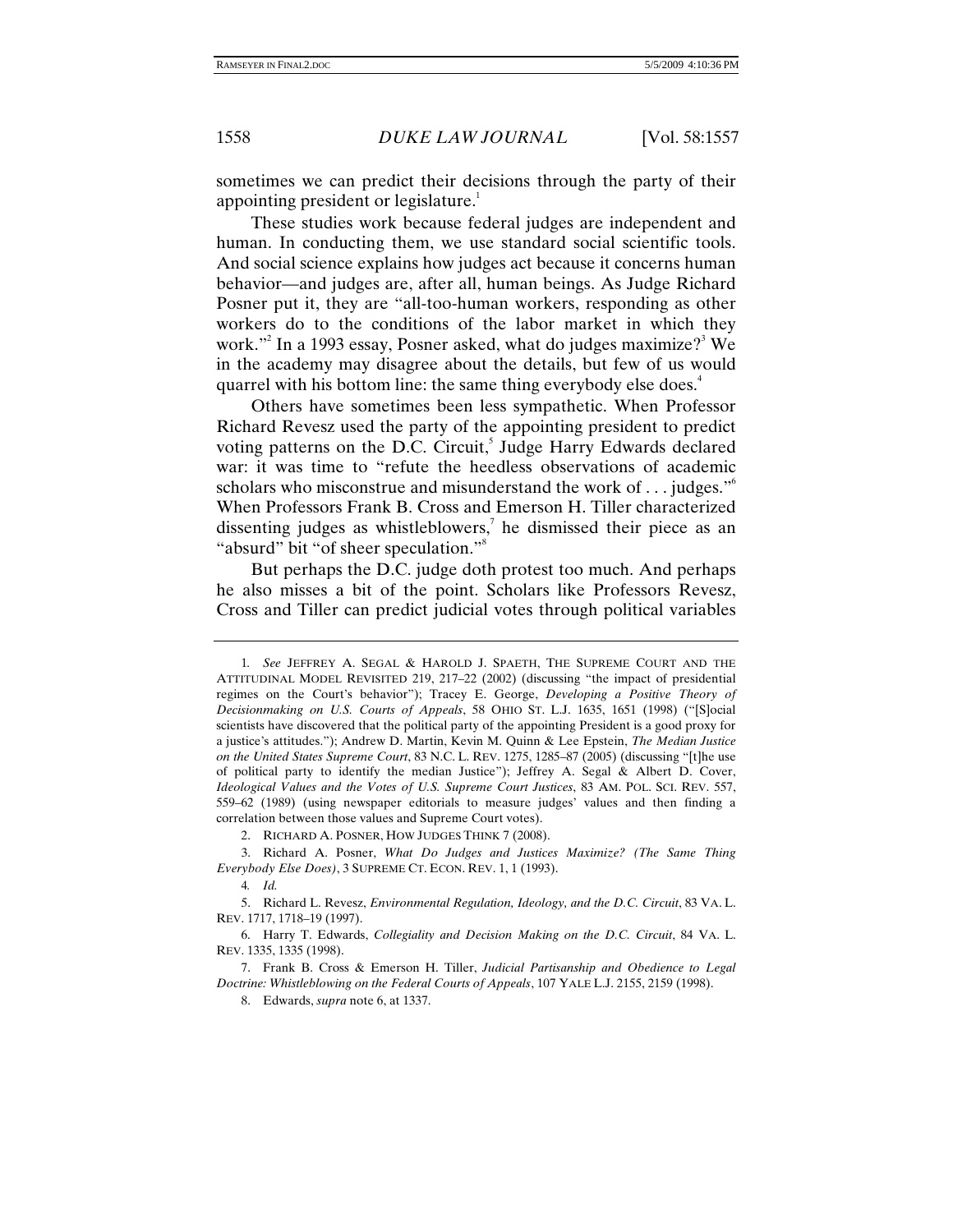precisely because of the fundamental independence of the federal courts. Were courts not independent of sitting politicians, judges could not costlessly indulge their political biases. And if they could not indulge them at low cost, they would not indulge them often. That they act politically in political cases simply reflects their essential independence from incumbent politicians.

I hesitate to stress the point more strongly. One thoughtful reader of an earlier draft described the point as "old hat." All sensible legal scholars know this, he assured me. I take his point. Rather than push the point further, I simply use it to ask how aggressively leftist Japanese politicians tried to assert control over the courts during their time in power in the mid-1990s.

Unlike their lower-court colleagues,<sup>9</sup> Japanese Supreme Court justices enjoy politically independent careers. Once appointed, they serve until age seventy—and effectively face no incentives tied to their incomes, wealth, or careers.<sup>10</sup> Accordingly, I use their opinions to explore the way Japanese politicians try (or do not try) to assert control over the courts.

For this exercise, I turn to the few short years in the mid-1990s when three reformist prime ministers briefly broke the hold of what had been the ruling Liberal Democratic Party (LDP). To ask whether these three tried to transform the courts, I ask whether the justices they appointed wrote different opinions from LDP appointees. Because politicians primarily control the Japanese lower courts

 <sup>9.</sup> For discussion of the political management of Japanese lower courts, see generally J. MARK RAMSEYER & ERIC B. RASMUSEN, MEASURING JUDICIAL INDEPENDENCE: THE POLITICAL ECONOMY OF JUDGING IN JAPAN (2003) [hereinafter RAMSEYER & RASMUSEN, MEASURING JUDICIAL INDEPENDENCE]; J. Mark Ramseyer & Eric B. Rasmusen, *Political Uncertainty's Effect on Judicial Recruitment and Retention: Japan in the 1990s*, 35 J. COMP. ECON. 329 (2007) [hereinafter Ramseyer & Rasmusen, *Political Uncertainty's Effect*]; J. Mark Ramseyer & Eric B. Rasmusen, *The Case for Managed Judges: Learning from Japan After the Political Upheaval of 1993*, 154 U. PA. L. REV. 1879 (2006) [hereinafter Ramseyer & Rasmusen, *Case for Managed Judges*]; J. Mark Ramseyer & Eric B. Rasmusen, *Why Are Japanese Judges So Conservative in Politically Charged Cases?*, 95 AM. POL. SCI. REV. 331 (2001) [hereinafter Ramseyer & Rasmusen, *Japanese Judges*]; J. Mark Ramseyer & Eric B. Rasmusen, *Why Is the Japanese Conviction Rate So High?*, 30 J. LEGAL STUD. 53 (2001) [hereinafter Ramseyer & Rasmusen, *Japanese Conviction Rate*]; J. Mark Ramseyer & Eric B. Rasmusen, *Why the Japanese Taxpayer Always Loses*, 72 S. CAL. L. REV. 571 (1999) [hereinafter Ramseyer & Rasmusen, *Japanese Taxpayer*]; J. Mark Ramseyer & Eric B. Rasmusen, *Judicial Independence in a Civil Law Regime: The Evidence from Japan*, 13 J.L. ECON. & ORG. 259 (1997) [hereinafter Ramseyer & Rasmusen, *Judicial Independence*].

 <sup>10.</sup> Saibansho ho [Court Act], Law No. 59 of 1947, art. 50.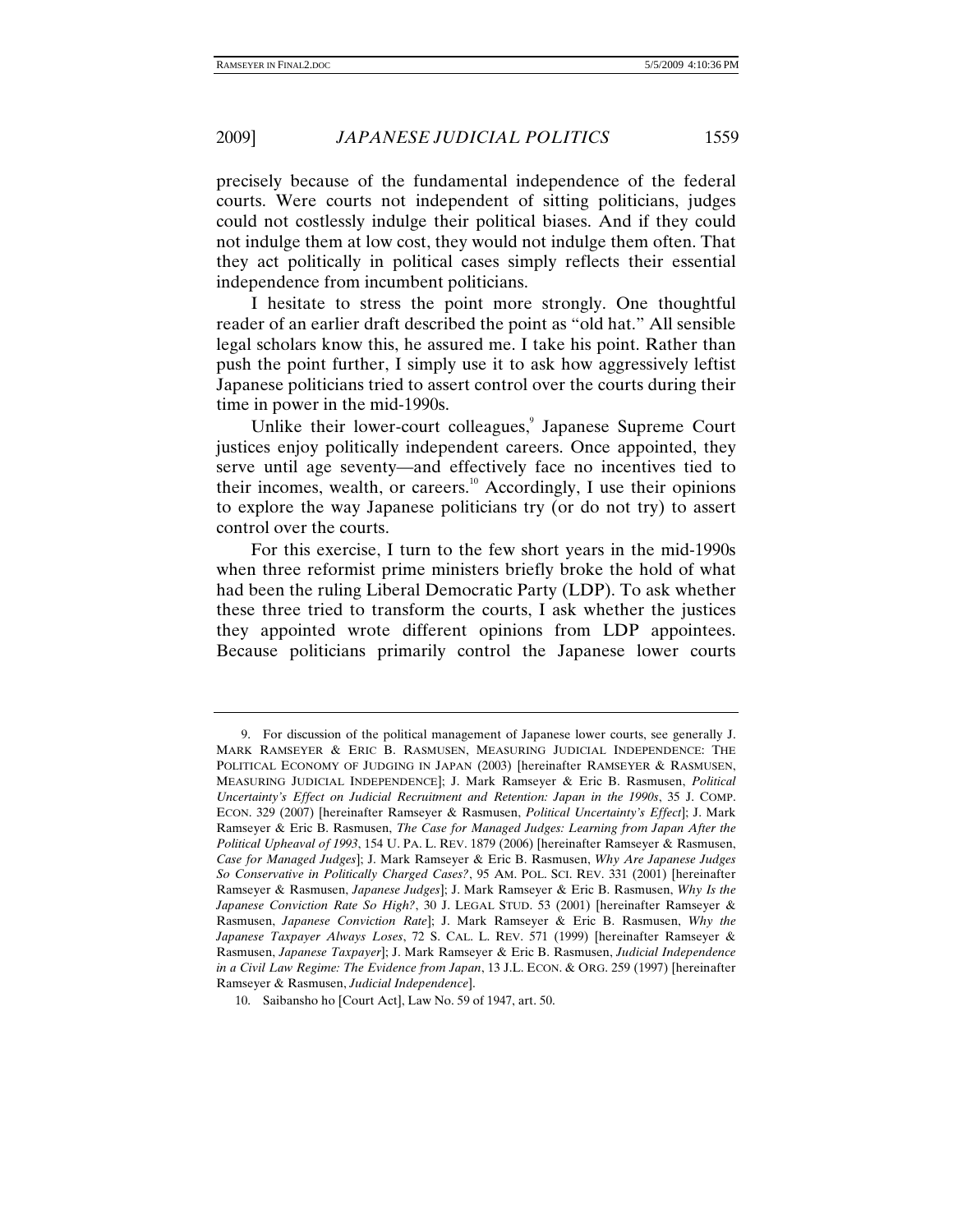through the supreme court, $\frac{11}{11}$  a premier who hoped to change the courts would have stacked the supreme court with justices who shared his reformist instincts. Those instincts, in turn, would have reflected a different set of policy preferences from those of the LDP appointees. Given the institutional independence of the supreme court, those different policy preferences would have been observable in the opinions the justices wrote. Were they?

I begin by discussing the ties between career incentives and judicial independence (Part I). I explain Japanese court structure (Parts II and III), and the political turmoil of 1993 (Part IV). I conclude by testing whether the LDP and reformist justices wrote different opinions (Part V).

#### I. INDEPENDENCE

#### *A. Within Markets*

Few scholars would try to use ideological or political variables to predict the way corporate CEOs run their businesses. It is not that CEOs do not hold strong preferences. Like most humans, they hold preferences over a wide range of issues. And like most, they bring these preferences to their jobs.

Nonetheless, scholars seldom try to use ideological or political preferences to explain the way CEOs do their jobs. Even when CEOs hold such preferences over precise issues a business faces, scholars ignore them. They ignore them because they do not matter: the preferences do not explain much that CEOs do.

The reason is simple—CEOs operate under market constraints. There are exceptions, to be sure. Environmentalist executives may locate politically congenial careers in "green" technologies. Leftist financiers may market "social choice" mutual funds. Religiously driven managers may run church nonprofits.

Yet within most industries, market competition prevents executives from much indulging their ideological and political biases. Ultimately, CEOs run their firms within the confines of capital, labor, and service and product markets. If they choose a strategy for ideological rather than economic reasons, they risk losing customers.

 <sup>11.</sup> For a discussion of these mechanisms, see *supra* Part II.B. Note, however, that politicians could refuse to confirm lower-court judges at the end of their ten-year terms. Saibansho ho [Court Act], art. 40(3). This is rarely observed. RAMSEYER & RASMUSEN, MEASURING JUDICIAL INDEPENDENCE, *supra* note 9, at 8.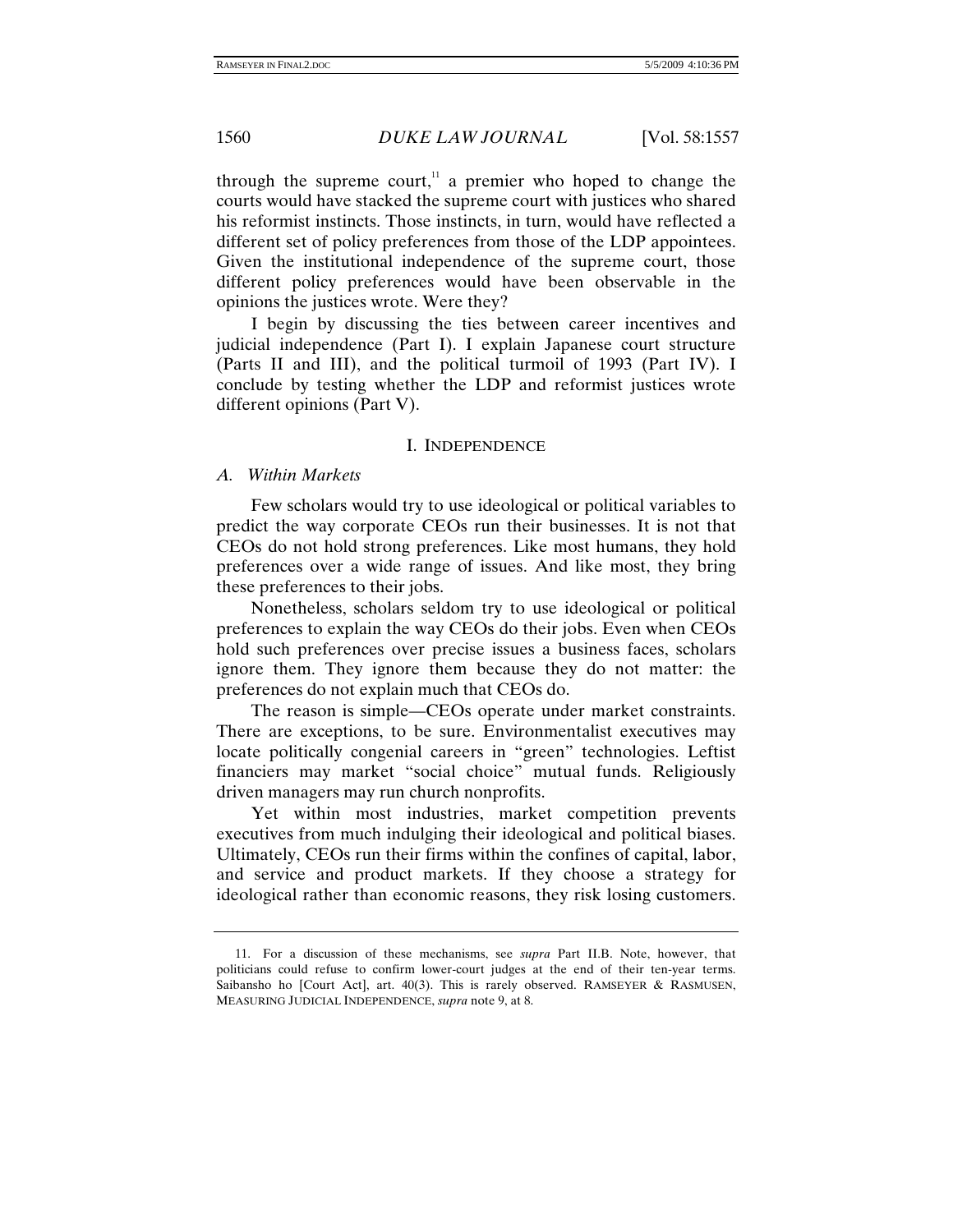Left on their own, they risk running their firm out of business. Fundamentally, incumbent CEOs do not maximize economic returns because they "believe" in those returns more strongly than they believe in ideology or politics. They maximize economic returns because competitive markets weed them out if they do anything else.

### *B. Within Institutions*

Scholars find politics similarly irrelevant within tightly run organizations. Even in organizations insulated from economic markets, scholars may find employee political preferences mostly beside the point. Take a think tank owned by Party *A*. *A* maintains the institute to promote its own policies. It does not want its research staff using it to promote the policies of rival Party *B*.

Given this environment, institute employees who championed anything other than Party *A* policies would find themselves at a dead end. In general, the institute would not promote them as rapidly as their peers. It would not pay them as generously. Should they complete a study that recommended Party *B* policies, it would tend not to publish it. Whatever private preferences these employees might hold, their published work will tend to endorse *A*'s policies. Even scholars who knew the employees' private preferences would seldom find them relevant.

Crucial to this equilibrium is Party *A*'s power *potentially* to intervene in internal institute affairs.<sup>12</sup>  $\hat{A}$  will *actually* intervene in matters only occasionally, and only when it needs to demonstrate its power and control. For as long as *A can* intervene, it will not need actually to do so. Rather than risk *A*'s punishment, incumbent employees will promote *A*'s positions on their own. Incumbent employees would likely not hire an outspoken Party *B* follower who applies for work. Knowing that *A* had the power to intervene in personnel matters, few *B* partisans would bother applying for the job anyway. They realize the institute will tend not to promote them, not to pay them well, and not to publish the studies they write. Rather than apply to the institute, they will opt for more gratifying work elsewhere.

<sup>12</sup>*. See* Randall L. Calvert, Mark J. Moran & Barry R. Weingast, *Congressional Influence over Policy Making: The Case of the FTC*, *in* CONGRESS: STRUCTURE AND POLICY 493, 514–17 (Mathew D. McCubbins & Terry Sullivan eds., 1987).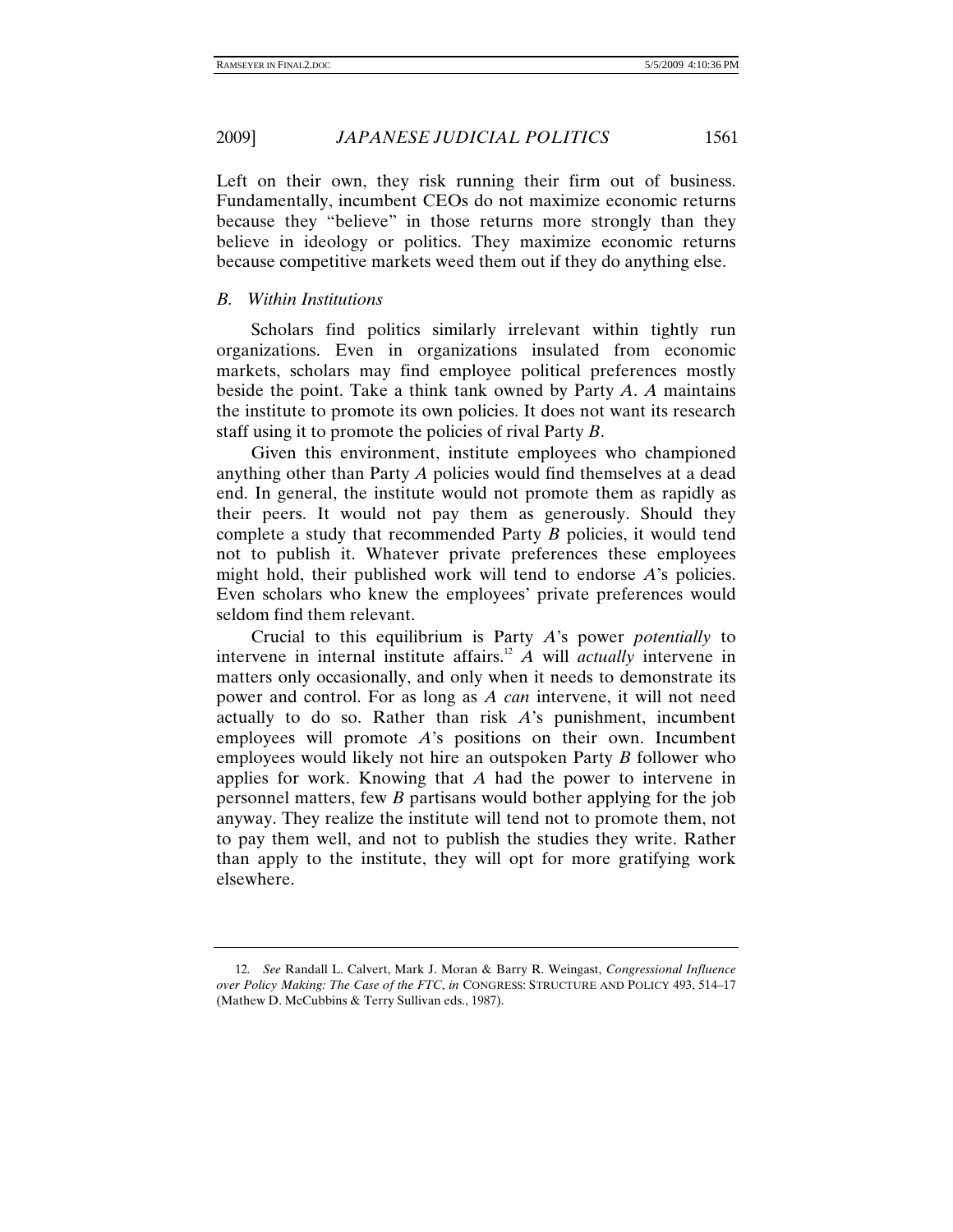### *C. Within Courts*

1. *Independence.* Political preferences explain judicial decisions in the U.S. federal courts precisely because—by Constitution, by statute, and by custom—politicians have insulated them from the usual "high-powered" incentives that CEOs and think-tank employees face. Federal judges can decide cases as they please, and suffer no ill effect. Suppose they write an opinion that displeases the president or the Chief Justice or the attorney general or the Speaker of the House. They will not earn a lower salary. They will not miss a promotion,<sup>13</sup> or find their opinions denied publication. Their court is even less likely to go out of business. Precisely because politicians do not punish a judge for indulging private preferences, $14$  a scholar can sometimes use those preferences to predict how a judge will decide.

2. *Dependence.* By contrast, suppose a powerful politician (say, the prime minister in a parliamentary government) controlled the courts more closely. Suppose he hired subordinates to monitor the way judges behave. Suppose he controlled resources (like pay scale assignments) that judges valued. And suppose he used the control to promote personal political preferences.

Within this judicial environment, scholars could seldom predict judicial behavior through judicial preferences. In this environment, heterodox judges who indulged their private preferences would find their careers stalled. They might not be appointed to prestigious posts. They might find their salaries frozen. They might not see their opinions published. Realizing the potential cost of heterodoxy, most such judges would keep their preferences to themselves. And contemplating a life of enforced compliance, many more heterodox jurists would opt for life in the private bar instead.

As a result, a judge's political preferences will help predict judicial decisions only when politicians keep the courts independent

 <sup>13.</sup> U.S. judges, however, are not indifferent to the possibility of being appointed to a more prestigious court. *See, e.g.*, Mark A. Cohen, *Explaining Judicial Behavior or What's "Unconstitutional" About the Sentencing Commission?*, 7 J.L. ECON. & ORG. 183, 193 (1991) (finding evidence "consistent with the hypothesis that judges are more likely to follow the Administration's wishes when facing the prospect of a promotion to an appeals court position").

 <sup>14.</sup> For a discussion of why U.S. politicians find it advantageous to do so, see TOM GINSBURG, JUDICIAL REVIEW IN NEW DEMOCRACIES: CONSTITUTIONAL COURTS IN ASIAN CASES 21–33 (2003); F. Andrew Hanssen, *Is There a Politically Optimal Level of Judicial Independence?*, 94 AM. ECON. REV. 712, 712 (2004); J. Mark Ramseyer, *The Puzzling (In)dependence of Courts: A Comparative Approach*, 23 J. LEGAL STUD. 721, 741–42 (1994).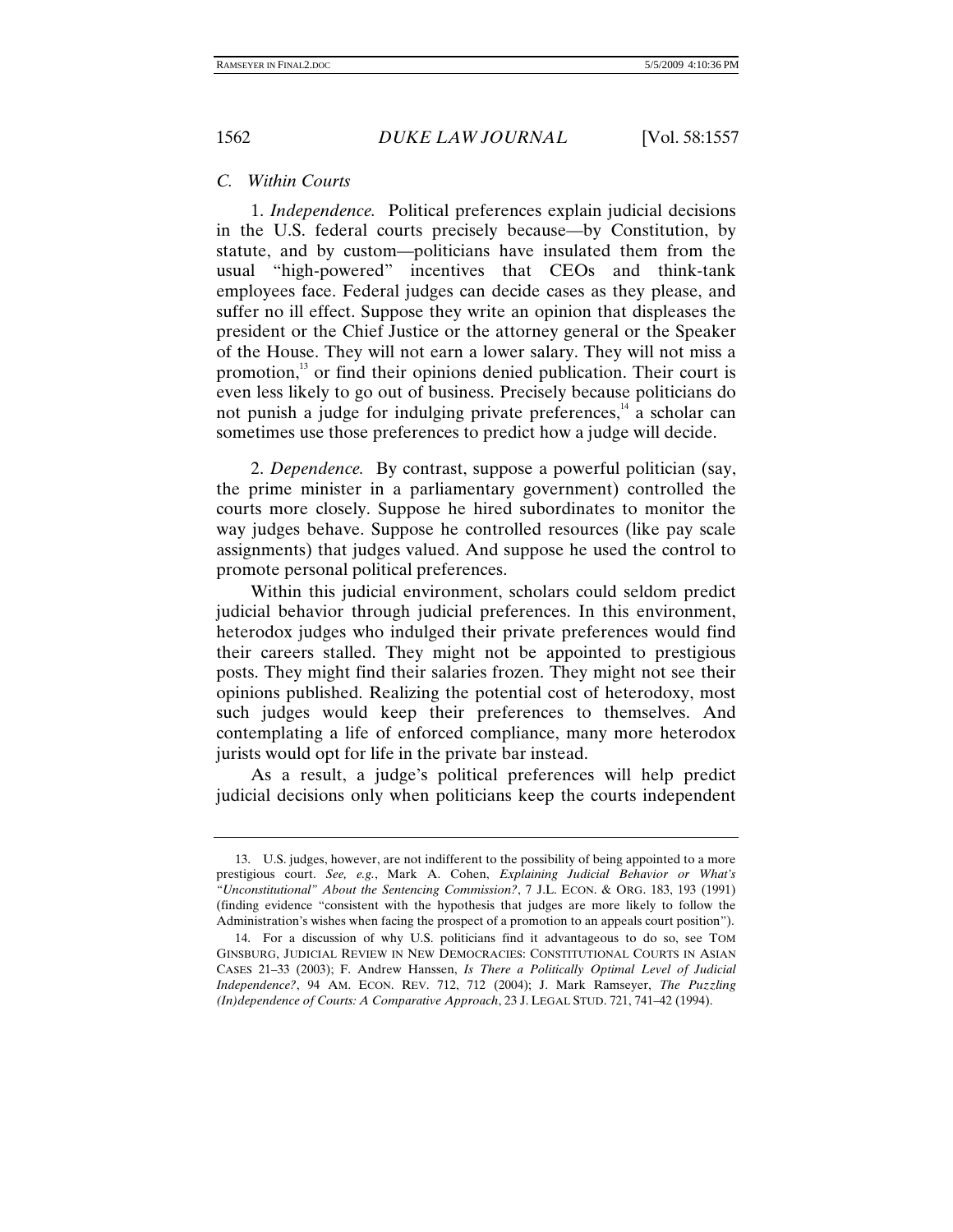of themselves. Should politicians do so, a judge will find it relatively costless to decide cases according to private preferences. In the routine business of court decisionmaking, he will seldom focus on those preferences. After all, few judges hold heterodox beliefs (whatever those might be) about traffic accident or consumer debt claims. In the unusual but politically newsworthy cases of constitutional moment, however, judges may indeed disagree with each other about how to decide a case. Those disagreements, in turn, will track their private political preferences.

Hence the moral: where politicians keep the courts independent, court outcomes will tend to track private judicial preferences; where politicians do not do so, those private preferences simply will not matter.

### II. THE JAPANESE LOWER COURTS<sup>15</sup>

#### *A. The Incentives*

Remarkably closely, this account of the Party *A* think tank captures the internal dynamics of the Japanese lower courts. For most of the past half-century, the courts recruited their lower-court judges from (what was until recently) the sole national law school, the Legal Research & Training Institute (LRTI). In a typical year, they hired seventy to one hundred new judges.<sup>16</sup> These men and women (in 1998, 81 percent were still men)<sup>17</sup> then served a series of renewable ten-year terms. The courts almost always renewed those terms,<sup>18</sup> and most judges quit a few years before the mandatory retirement age of sixtyfive. $19$ 

 <sup>15.</sup> I take the general description below from RAMSEYER & RASMUSEN, MEASURING JUDICIAL INDEPENDENCE, *supra* note 9, at 7–25. For an alternative (but largely consistent) general description, see generally John O. Haley, *The Japanese Judiciary: Maintaining Integrity, Autonomy, and the Public Trust*, *in* LAW IN JAPAN: A TURNING POINT 99 (Daniel H. Foote ed., 2007).

<sup>16</sup>*. See* ZEN SAIBANKAN KEIREKI SORAN [OVERVIEW OF CAREERS OF ALL JUDGES] (Nihon minshu horitsuka kyokai ed., 4th ed. 2004) (collecting data on all judges, by year).

 <sup>17.</sup> Ramseyer & Rasmusen, *Case for Managed Judges*, *supra* note 9, at 1886 tbl.3.

 <sup>18.</sup> RAMSEYER & RASMUSEN, MEASURING JUDICIAL INDEPENDENCE, *supra* note 9, at 8.

 <sup>19.</sup> Saibansho ho [Court Act], Law No. 59 of 1947, art. 50 (setting the mandatory retirement age at sixty-five); J. MARK RAMSEYER & FRANCES MCCALL ROSENBLUTH, JAPAN'S POLITICAL MARKETPLACE 154 tbl.8.1 (1993) (demonstrating the practice of early retirement).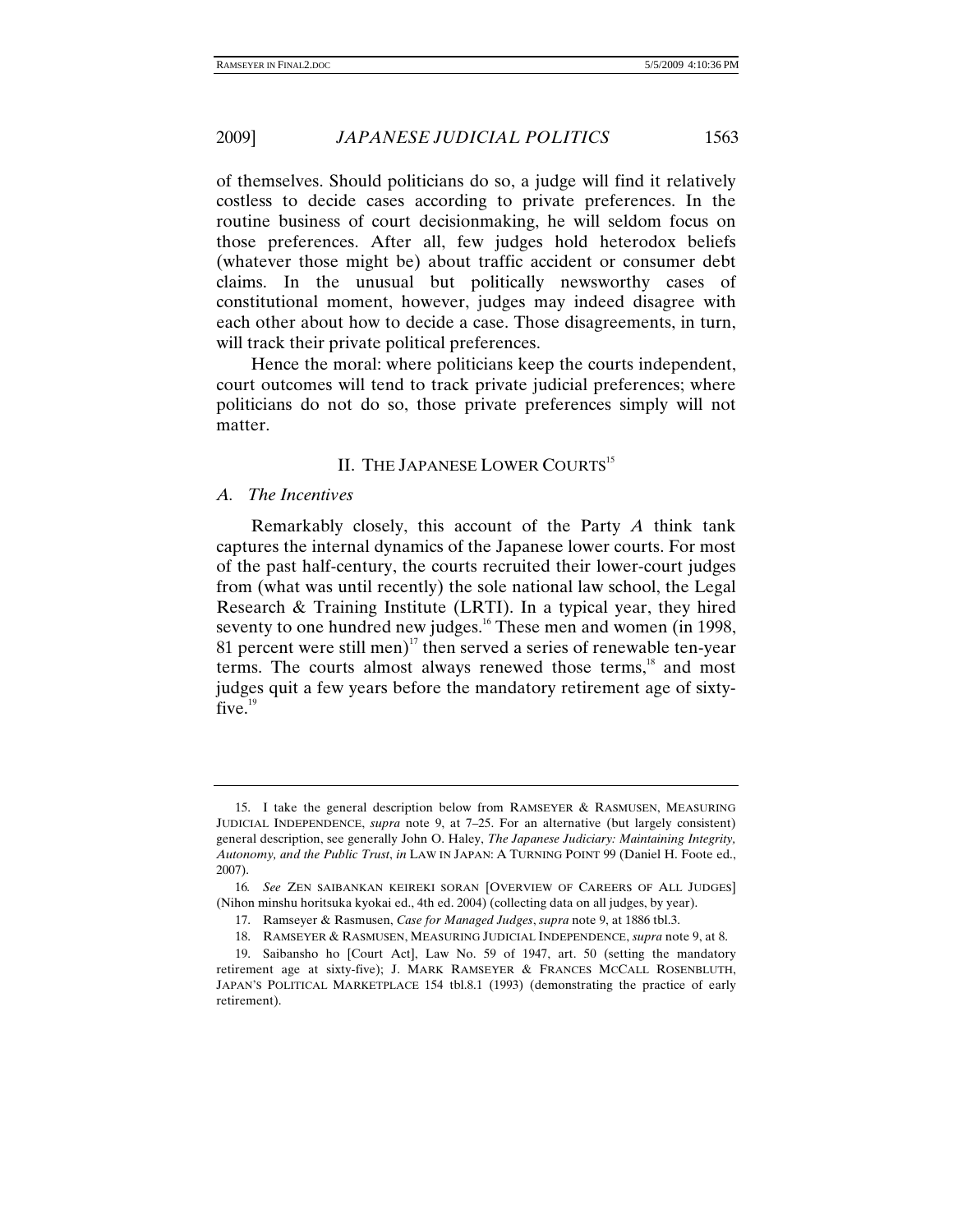During their careers, lower-court judges moved from post to post and city to city, usually at three-year intervals.<sup>20</sup> Some posts carried more prestige than others. Among the most coveted were those with administrative power: chief judgeships, for example, or positions in the judicial administrative headquarters known as the Supreme Court Secretariat.<sup>21</sup> Among the least desirable were the branch offices and family courts. $22$ 

Similarly, some cities offered more appeal than others. Like other professionals, most Japanese judges preferred to live in the urban centers.<sup>23</sup> There, they found the best preparatory schools for their children and the greatest amenities for themselves.<sup>24</sup> Among those centers, most judges preferred Tokyo, if not Tokyo then Osaka, and if not Osaka then one of the regional centers.<sup>25</sup> Should a Tokyo judge find himself posted to a small town, he typically left his family in Tokyo.<sup>26</sup> He moved there alone, and then prayed for a reassignment to Tokyo three years hence.

And some judges earned more than others, even more than others of the same age. Granted, Article 80 of the Constitution declares that "judges of the inferior courts shall receive . . . adequate compensation which shall not be decreased."<sup>27</sup> But to protect against pay cuts is one thing. To guarantee uniform increases is quite another. Subject to minor qualifications, all U.S. federal judges on the courts of appeals earn the same pay. As life-long employees, Japanese judges do not. They start their careers at low pay.<sup>28</sup> If they climb the pay scale rapidly they will in time earn attractive salaries, but the Constitution does not guarantee a rapid climb. By controlling the pace at which they climb the scale, the courts can use the highest of the high-powered incentives to control the way their judges behave.

- 26*. Id.* at 12.
- 27. KENPÕ, art. 80.

 <sup>20.</sup> RAMSEYER & ROSENBLUTH, *supra* note 19, at 156.

<sup>21</sup>*. Id.*

<sup>22</sup>*. Id.*

 <sup>23.</sup> RAMSEYER & RASMUSEN, MEASURING JUDICIAL INDEPENDENCE, *supra* note 9, at 11.

<sup>24</sup>*. Id.* at 11–12.

<sup>25</sup>*. Id.*

 <sup>28.</sup> For the pay scale as of the late 1980s, see RAMSEYER & ROSENBLUTH, *supra* note 19, at 155 tbl.8.2.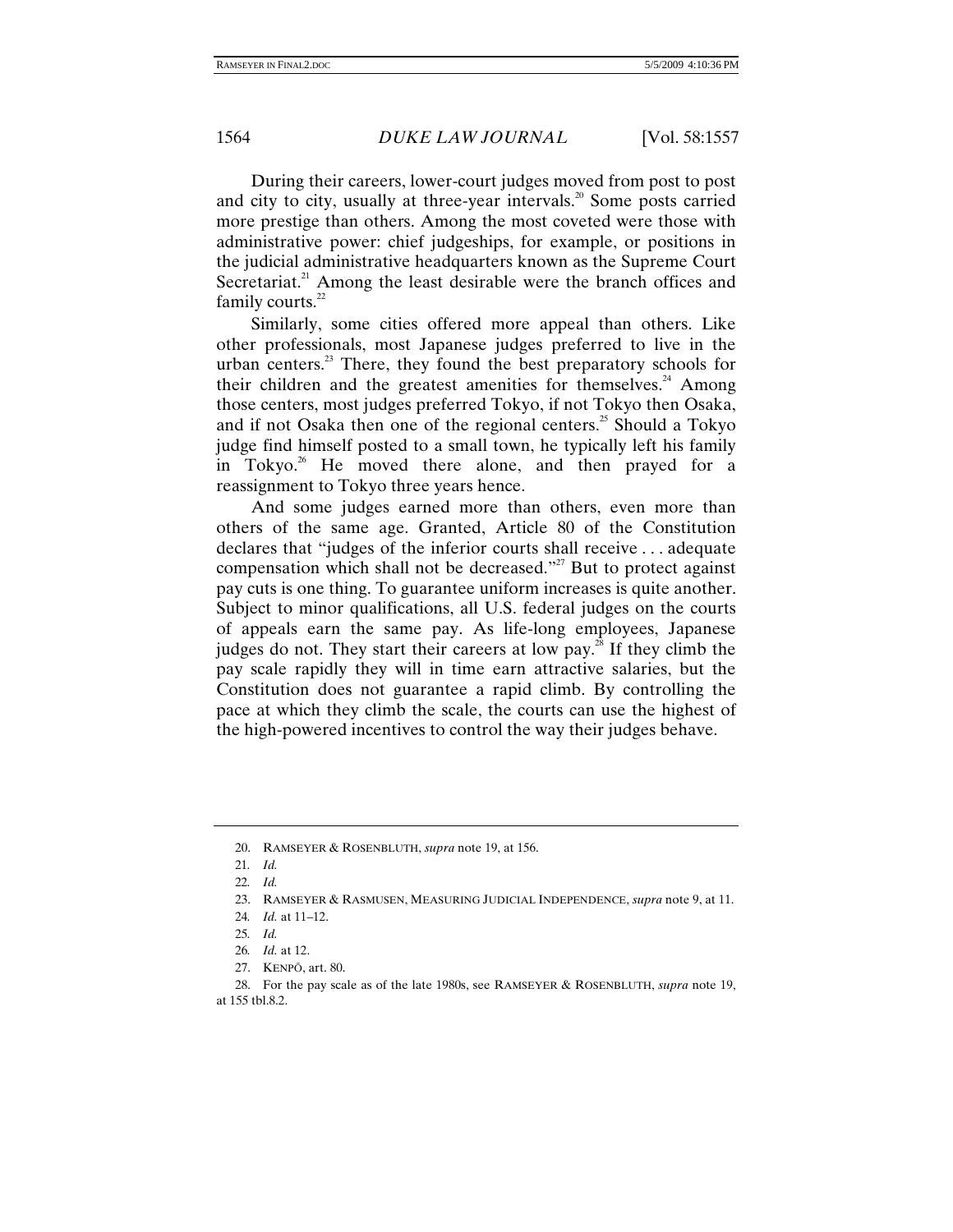### *B. Control*

1. *Administrative Ties.* Decisions about which judge to post in which position to which city at what pay grade are controlled by the judges in the Secretariat.<sup>29</sup> These judges too hold standard lower-court appointments and serve in the Secretariat for the standard three-year term—but the Secretariat is not a standard post. Instead, it is among the fairest posts of them all. Judges named to the Secretariat are judges in a hurry. Typically, they will move in and out of the most coveted Tokyo and Osaka jobs, rotate through a series of increasingly prestigious appointments, and cap their careers as a district court chief judge or high (that is, intermediate appellate) court president (that is, chief judge). $30$ 

At the Secretariat, judges decide the personnel questions that determine their colleagues' careers. In doing so, they answer to the Secretariat's own Secretary General. The Secretary General too is a career judge, typically in his fifties. After running the Secretariat for several years, he will be named President of the Tokyo or Osaka High Court (there are seven high courts, but these presidencies are the most avidly desired). Often, he will then be appointed a justice to the supreme court itself.

The secretary general answers to the supreme court chief justice. Put conversely, the chief justice monitors the secretary general; the secretary general supervises the judges staffing the Secretariat; and the Secretariat judges make the decisions that determine the fate of their peers in the lower courts. $31$ 

2. *Political Ties.* The ruling LDP does indeed control the Japanese lower courts. Formally, it controls the courts indirectly mostly through its power to appoint the fifteen supreme court justices, including the administratively crucial chief justice. $32$  The LDP controls the cabinet, after all, and the cabinet selects the fifteen justices to the court.<sup>33</sup> To avoid the "Harry Blackmun problem," it names its justices late in their lives. Appoint a forty-five-year-old justice, after all, and risk ongoing changes in political beliefs several times before retirement (though Justice Blackmun himself was over

<sup>29</sup>*. See* RAMSEYER & RASMUSEN, MEASURING JUDICIAL INDEPENDENCE, *supra* note 9, at 9–13.

 <sup>30.</sup> For a comparison of two judicial careers, see *id.* at 14.

 <sup>31.</sup> Saibansho ho [Court Act], Law No. 59 of 1947, art. 53.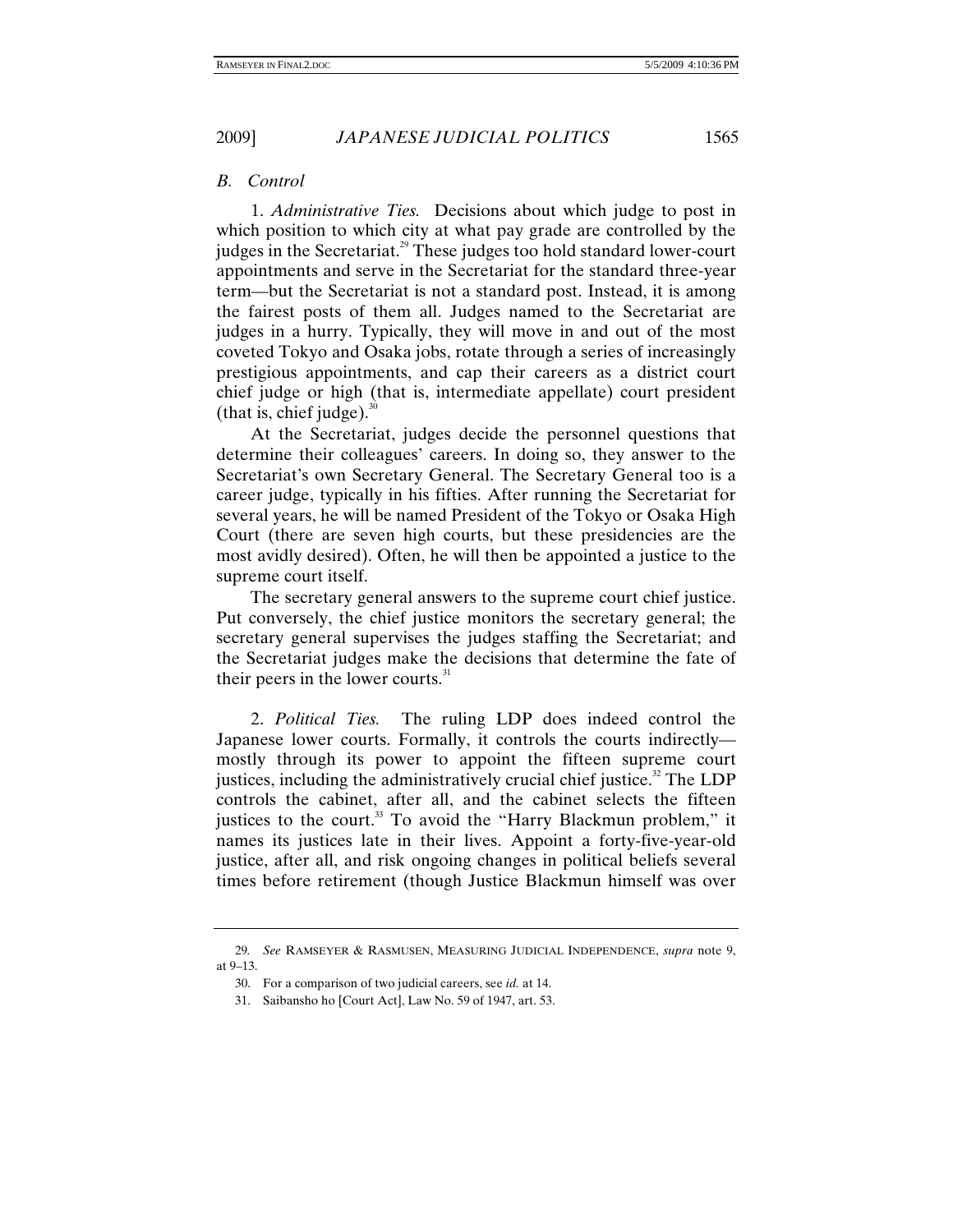sixty). To mitigate this risk, the LDP can and does appoint justices close to their mandatory retirement at age seventy. From 1983 through 1992, it named twenty-six men to the supreme court. It named one at age sixty, one at sixty-one, one at sixty-two, and the rest between sixty-three and sixty-eight (with a mean of  $64.3$ ).<sup>34</sup>

Through the Diet, the LDP can also constrain the ability of the judges to make law. Japan maintains a parliamentary system of government. For much of the postwar period, Japanese voters elected enough legislators from the LDP for the party to field cabinets without a coalition.<sup>35</sup> If heterodox judges tried to shape the case law, the party stood ready to reverse them through legislation.<sup>36</sup> Even were higher courts not to overturn the judges' opinions on appeal (and usually they would), the legislature could vitiate their prospective impacts by statute.

*C. Quality and Quantity* 

1. *Quality Control.* With this control, the LDP does not primarily manipulate the political complexion of judicial opinions. After all, most opinions have no serious political complexion to manipulate. Instead, the LDP offers voters high quality. It routes the rare politically loaded disputes out of the courts, and (through the Secretariat) induces the courts to handle the remaining "ordinary" cases expeditiously, intelligently, honestly, and consistently.<sup>37</sup>

Japanese judges resolve most cases with dispatch. Despite having many fewer judges per capita than the United States, the Japanese courts decide cases at the pace of the high-quality federal courts in

 <sup>32.</sup> For a detailed discussion of this and other potential mechanisms of control, see RAMSEYER & ROSENBLUTH, *supra* note 19, at 152–53, 161–81.

 <sup>33.</sup> KENPÕ, art. 79; Saibansho ho [Court Act], art. 39.

 <sup>34.</sup> Ramseyer & Rasmusen, *Case for Managed Judges*, *supra* note 9, at 1882 tbl.1, 1883 tbl.2.

 <sup>35.</sup> RAMSEYER & ROSENBLUTH, *supra* note 19, at 19 fig.2.2.

<sup>36</sup>*. See* McNollgast, *Conditions for Judicial Independence*, 15 J. CONTEMP. LEGAL ISSUES 105, 112 (2006) ("[T]he more closely aligned and coordinated are the political branches, the more likely they are to agree on policy outcomes, which enables them to reduce the number of issues on which the Court can exercise meaningful independent discretion.").

 <sup>37.</sup> This is an evaluation with which Haley apparently agrees. *See* Haley, *supra* note 15, at 120–21 (describing the effect of the "shadow of potential political intrusion" on judges). For discussion of Haley's work, see Frank K. Upham, *Political Lackeys or Faithful Public Servants?: Two Views of the Japanese Judiciary*, 30 LAW & SOC. INQUIRY 421, 441–54 (2005).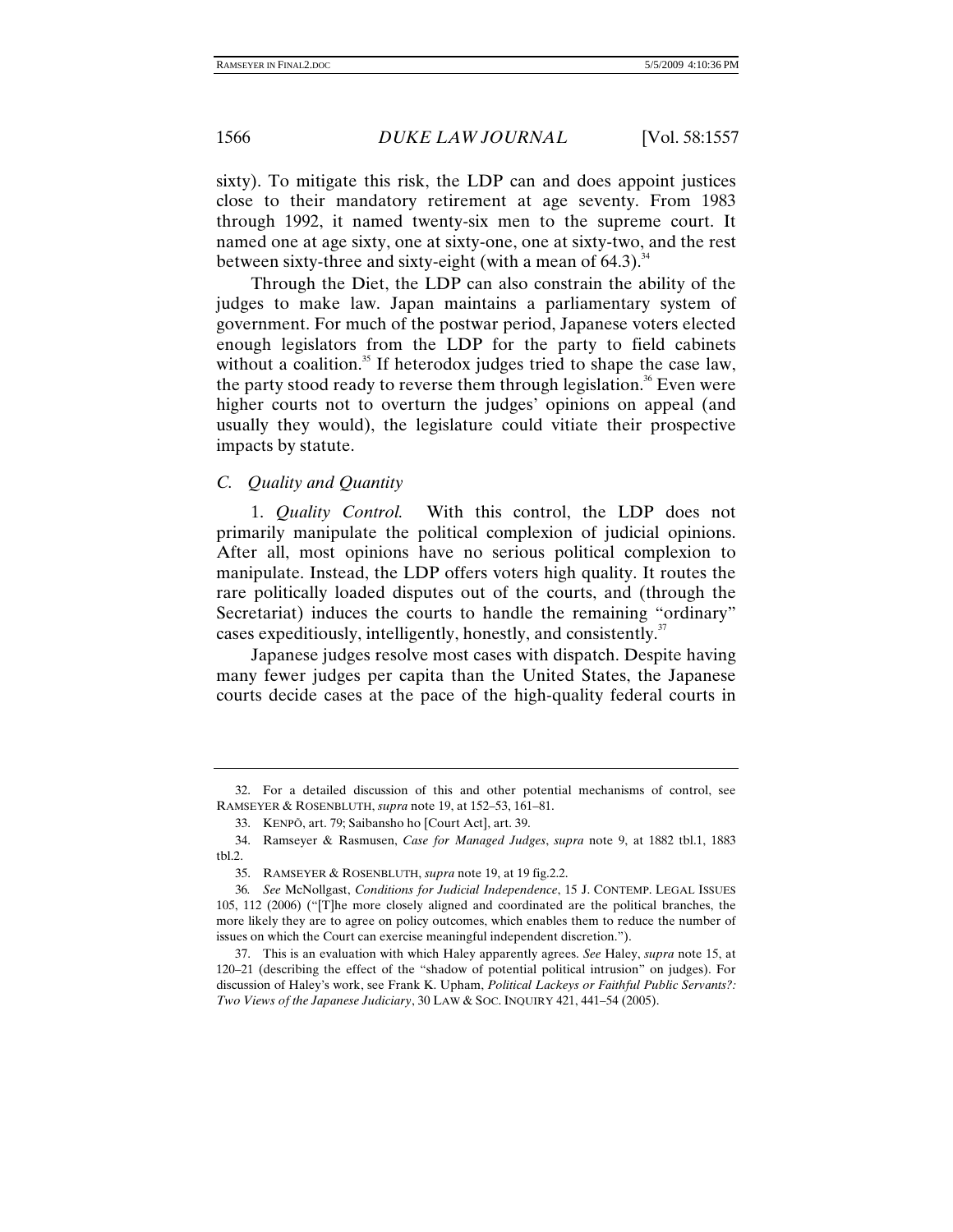the United States.<sup>38</sup> According to court insiders, the Secretariat maintains this pace by collecting docket-clearance rates on all judges and using them to reward and punish. Unfortunately, the rates are not public. The (plausibly correlated) rates at which judges write published opinions are indeed public, however, and judges who write more publishable opinions per year do find themselves appointed to the better posts.<sup>39</sup>

Second, Japanese judges decide like cases similarly. Probably, the Secretariat rewards its judges for following precedent. After all, Japanese courts are nothing if not predictable. Curiously, however, judges who publish opinions that are reversed on appeal do not visibly suffer in their careers.<sup>40</sup> In fact, though, the case reporters print only a small minority of decisions, $41$  and perhaps a judge who writes publishable opinions that are reversed on appeal is still producing higher-quality output than a judge who publishes nothing at all.

In any event, Japanese courts work hard to maintain consistency across opinions. The Secretariat occasionally operates workshops on frequently litigated legal issues. And, by way of example, Daniel Foote has nicely documented how judges deliberately engineered consistency to the booming traffic-accident litigation in the  $1970s<sup>42</sup>$ 

2. *The Returns to Talent.* The Secretariat maintains this high level of quality by rewarding talent. Put most pedantically, it appoints to the most desirable posts and cities those judges who exhibit traits most closely correlated with the diligence and intelligence necessary to run high-quality courts. Put more colloquially, the Secretariat rewards the smart and hard working.

Consider judicial backgrounds. Smart and hard-working judges tend to have been smart and hard-working students. And smart and hard-working students tend to do well on important exams. The

 <sup>38.</sup> J. MARK RAMSEYER & MINORU NAKAZATO, JAPANESE LAW: AN ECONOMIC APPROACH 140 tbl.6.1A, 141 tbl.6.1B (1999).

<sup>39</sup>*. See* RAMSEYER & RASMUSEN, MEASURING JUDICIAL INDEPENDENCE, *supra* note 9, at 54 tbl.3.4, 67 tbl.4.2, 71 tbl.4.5, 90 tbl.5.3, 94 tbl.5.5 (describing the effects of opinion writing on judicial careers).

<sup>40</sup>*. Id.* at 76–80.

 <sup>41.</sup> In 2000, for example, the district courts disposed of 530,000 civil cases. *See* Tsujo dai Isshinjiken no Shukyoku Sojinin [Summary Court Statistics] (2006), http://www.courts.go.jp/ sihotokei/nenpo/pdf. Based on a search in the Hanrei taikei database, the public and private reporters together published 1452 district court opinions during that year.

 <sup>42.</sup> Daniel H. Foote, *Resolution of Traffic Accident Disputes and Judicial Activism in Japan*, 25 L. JAPAN 19, 24–30 (1995).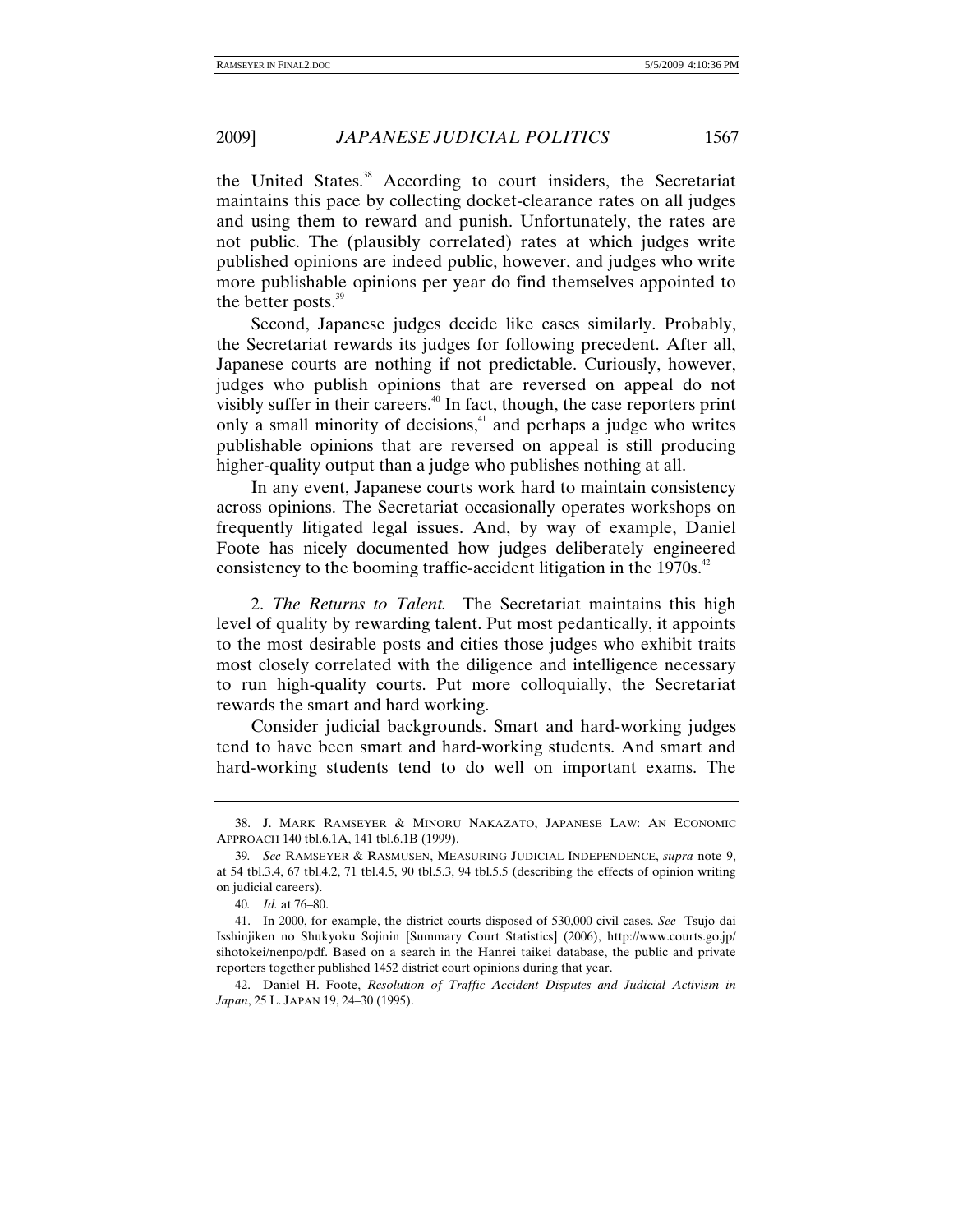qualities that enable students to score high on exams, in other words, also enable them as judges to handle cases quickly and accurately. And the judges who succeeded most prominently as students tend to succeed most prominently in the courts.

First, the judges who attended the schools with the most selective entrance examinations enjoy the most successful careers. They begin at the most coveted courts. Throughout their career, they spend more time in prestigious assignments, and more time in the desirable cities. They climb the pay scale more rapidly. And they are more likely to conclude their careers with an appointment to a Chief Judgeship.<sup>43</sup>

The private market generates an analogous result. Provided they practice in Tokyo, attorneys from the University of Tokyo earn the highest incomes. The university has long maintained the most restrictive entrance exam. Given the prestige of the courts, a high fraction of judges have traditionally come from the University of Tokyo.<sup>44</sup> And just as University of Tokyo graduates on the bench tend to do better than their colleagues, University of Tokyo lawyers in the competitive private market in Tokyo tend to earn higher incomes than their counterparts from other universities.<sup>45</sup>

Second, the judges who passed the LRTI entrance exam most quickly have the most successful careers. During most of the past half-century, the passage rate on the exam hovered in the 1–3 percent range.<sup>46</sup> Most exam takers never passed, and the average lawyer finally passed it only after first failing six or seven times. $47$  Consistent again with the high prestige of the courts, the average judge passed it more quickly than the average lawyer: the average judge failed it "only" three to five times.<sup>48</sup> But among the judges, those who failed it fewer times started at the best courts, spent more time in prestigious

 <sup>43.</sup> For a description of this point, see generally RAMSEYER & RASMUSEN, MEASURING JUDICIAL INDEPENDENCE, *supra* note 9.

 <sup>44.</sup> Ramseyer & Rasmusen, *Political Uncertainty's Effect*, *supra* note 9, at 335 tbl.1A.

 <sup>45.</sup> Minoru Nakazato, J. Mark Ramseyer & Eric B. Rasmusen, *The Industrial Organization of the Japanese Bar* 1 (Harvard Law & Econ., Discussion Paper No. 559, 2006), *available at* http://ssrn.com/abstract=951622.

<sup>46</sup>*. See id.* (manuscript at 2) (describing the LRTI exam as one "that 97–99 percent of the applicants failed").

<sup>47</sup>*. Id.* (manuscript at 8–9).

 <sup>48.</sup> Ramseyer & Rasmusen, *Political Uncertainty's Effect*, *supra* note 9, at 335 tbl.1A.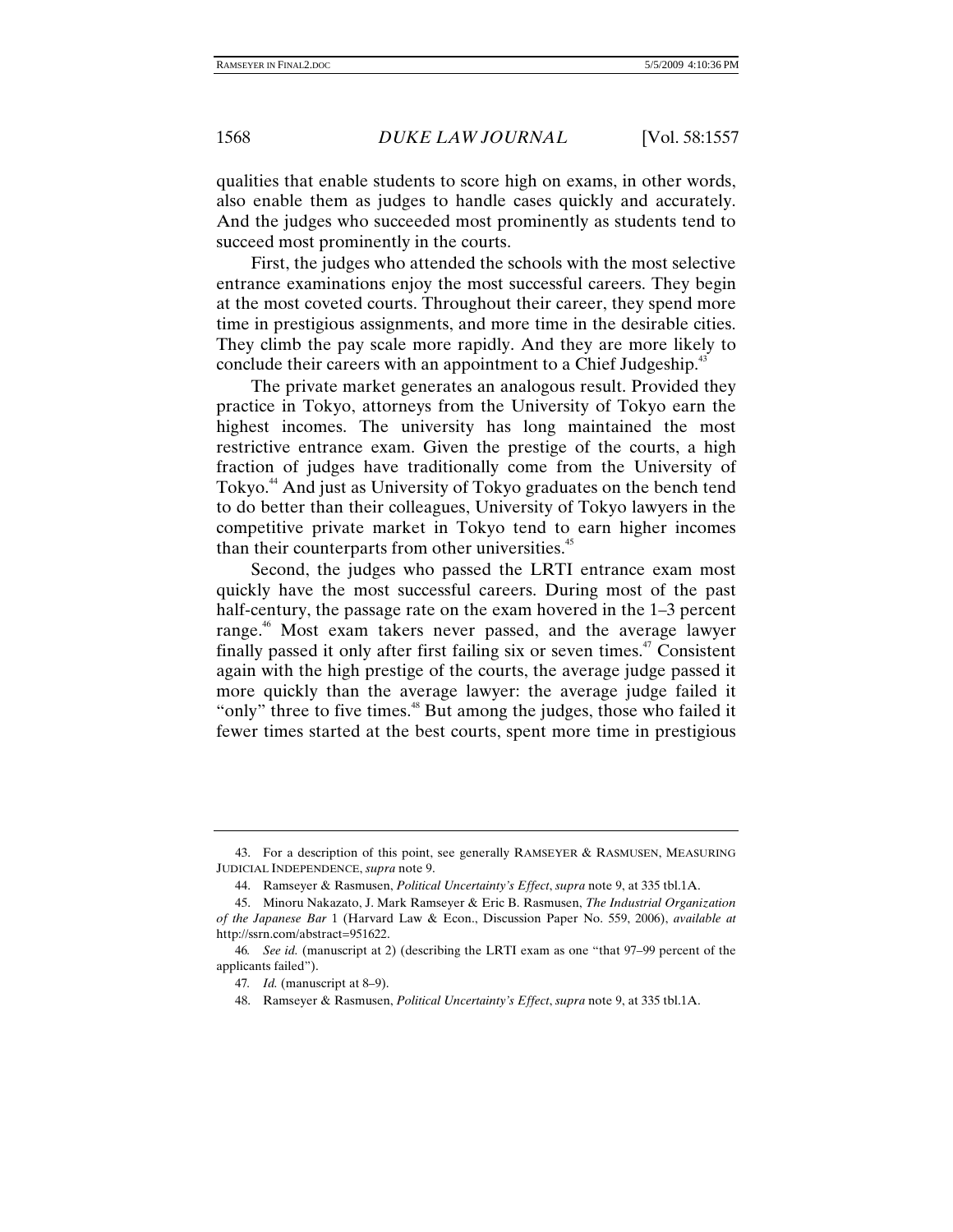posts, spent more time in desirable cities, climbed the pay scale more rapidly, and more likely ended their careers as chief judges.<sup>49</sup>

Again, the private market generates an analogous result. Whether in Tokyo or the smaller cities, the lawyers who passed the exam most quickly report the highest incomes later in their careers.<sup>50</sup> Passing exams requires intelligence and hard work, and those qualities are ones that employers and clients value. Whether on the market or in the courts, the smartest and hardest-working jurists enjoy the most successful careers.

#### III. POLITICS IN THE JAPANESE LOWER COURTS

#### *A. Structure*

Institutional control over Japanese lower courts may improve quality, but it also involves political motivations. The Secretariat does not just manipulate incentives to promote speed and accuracy. It also manipulates them to promote LDP policy. And precisely because the LDP—through the Secretariat—controls crucial incentives within the lower courts, scholars will find it hard to use the political preferences of individual lower-court judges to predict their decisions.

Again, the controls are indirect. The LDP can appoint to the supreme court justices who share its political philosophy. Through that Chief Justice, it can monitor and control the Secretary General of the Secretariat. Through the secretary general, it can set the standards by which the Secretariat staff (judges all) reward and punish individual lower court judges. Through those standards, it can structure a judiciary in which the loyal do well and the heterodox suffer. Through its control over the Diet, it can reverse by statute any case law that a renegade judge might try to make. And because it can do all this, the heterodox will tend to avoid careers in the courts. For a card-carrying Marxist, a career in the Japanese courts is just not a whole lot of fun.

In short, in Japanese lower courts, neither judicial output nor expressed judicial preferences will show much political variation. The case law will reflect LDP policies. The sitting judges will express LDP policies publicly. And most of those judges will even hold LDP policies privately. Regress the case law on potential indices of judicial

 <sup>49.</sup> RAMSEYER & RASMUSEN, MEASURING JUDICIAL INDEPENDENCE, *supra* note 9, at 42 tbl.2.7, 53 tbl.3.3, 54 tbl.3.4, 75 tbl.4.7, 90 tbl.5.3, 92 tbl.5.4, 112 tbl.6.4.

 <sup>50.</sup> Nakazato et al., *supra* note 45, at 17 tbl.3.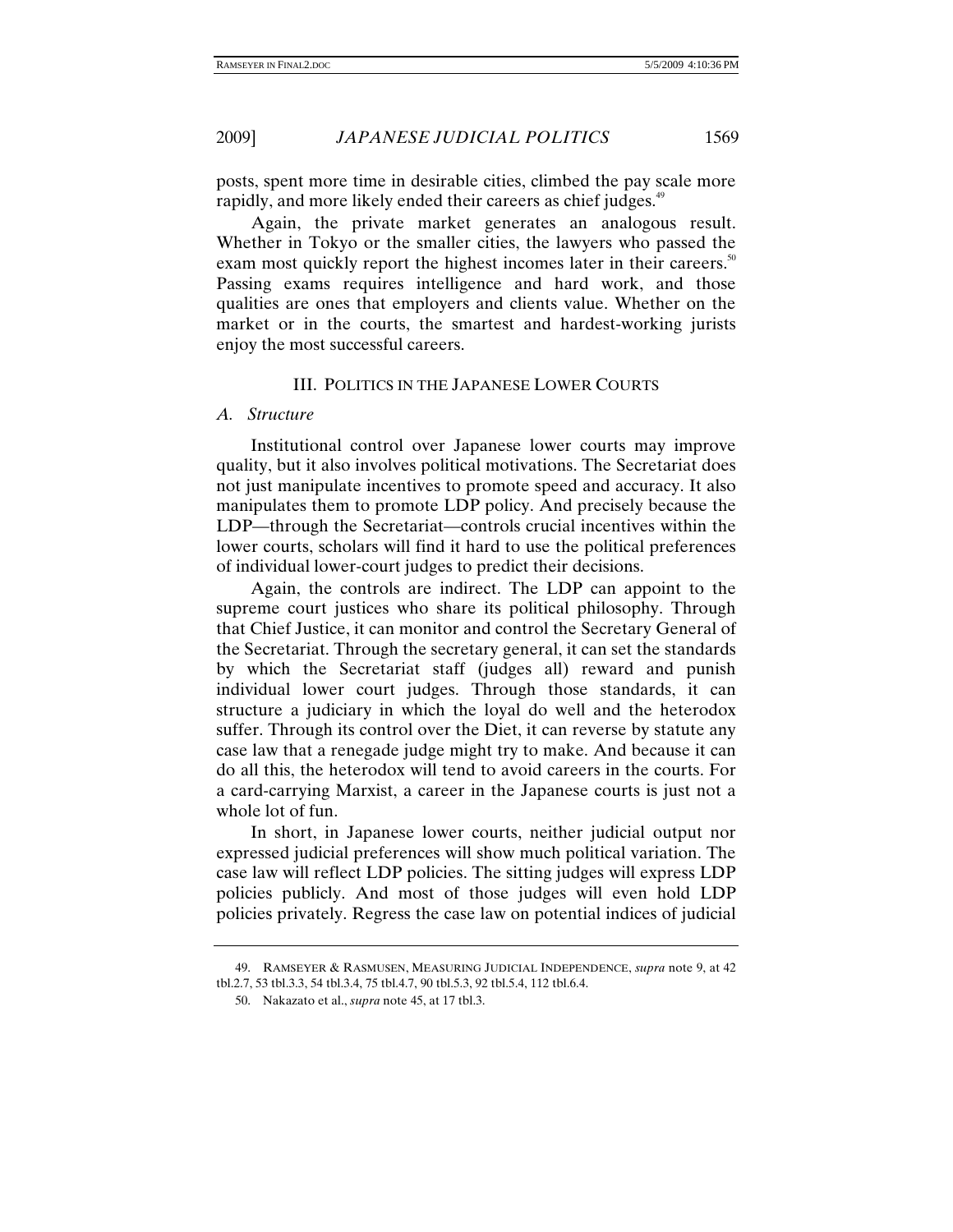political preference, and insignificant results will usually follow. Although he characterizes the situation as showing independence, Professor John Haley nicely describes the mechanics at play:

The potential for partisan or other political intervention motivates the judges assigned to judicial administration to be more vigilant than perhaps they might otherwise be to ensure that the judiciary enjoys the highest levels of public trust. Thus acceptability of judges to politicians has to be viewed in relation to the similar accountability of politicians to the public. . . . Individual judges thus function within the shadow of potential political intrusion. They cannot help but be aware that in adjudicating highly publicized, politically sensitive cases, they can be held professionally accountable for their decisions.<sup>51</sup>

He then concludes, "Judges themselves, however, exercise the oversight, not politicians directly or indirectly."<sup>52</sup> In effect, Professor Haley describes "indirect" but straightforward—and potentially extremely effective—political oversight.

#### *B. Enforcement*

It was not always so. The current U.S.-imposed (formally Alliedimposed) Constitution took effect on May 3, 1947 under conservative Shigeru Yoshida's first cabinet. Fielding a coalition government, Socialist Tetsu Katayama replaced him a few days later, and held power for about ten months. In August of that year, he appointed the first fifteen justices to the court. $\frac{53}{2}$ 

Back in power in March 1948, Yoshida did not immediately focus on the courts. He had other worries: inflation ran over 50 percent; the Americans had bombed the economy back to the 1930s; his conservative allies stood in disgrace; Allied occupiers were executing the military elite and planning massively to purge the political and business elite; the Americans intended to demand draconian

 <sup>51.</sup> Haley, *supra* note 15, at 120–21; *see also* John O. Haley, 30 J. JAPANESE STUD. 235, 239–40 (2004) (book review) ("[T]he actions of Japan's senior judges can be readily explained by concern over any possible public perception of judicial corruption or incompetence or that judges might act out of partisan preference or extreme ideological commitment.").

 <sup>52.</sup> Haley, *supra* note 15, at 121.

 <sup>53.</sup> NIHON KINDAI SHI JITEN [DICTIONARY OF MODERN JAPANESE HISTORY] 696–702 (Kyoto daigaku bungakubu ed., 1958).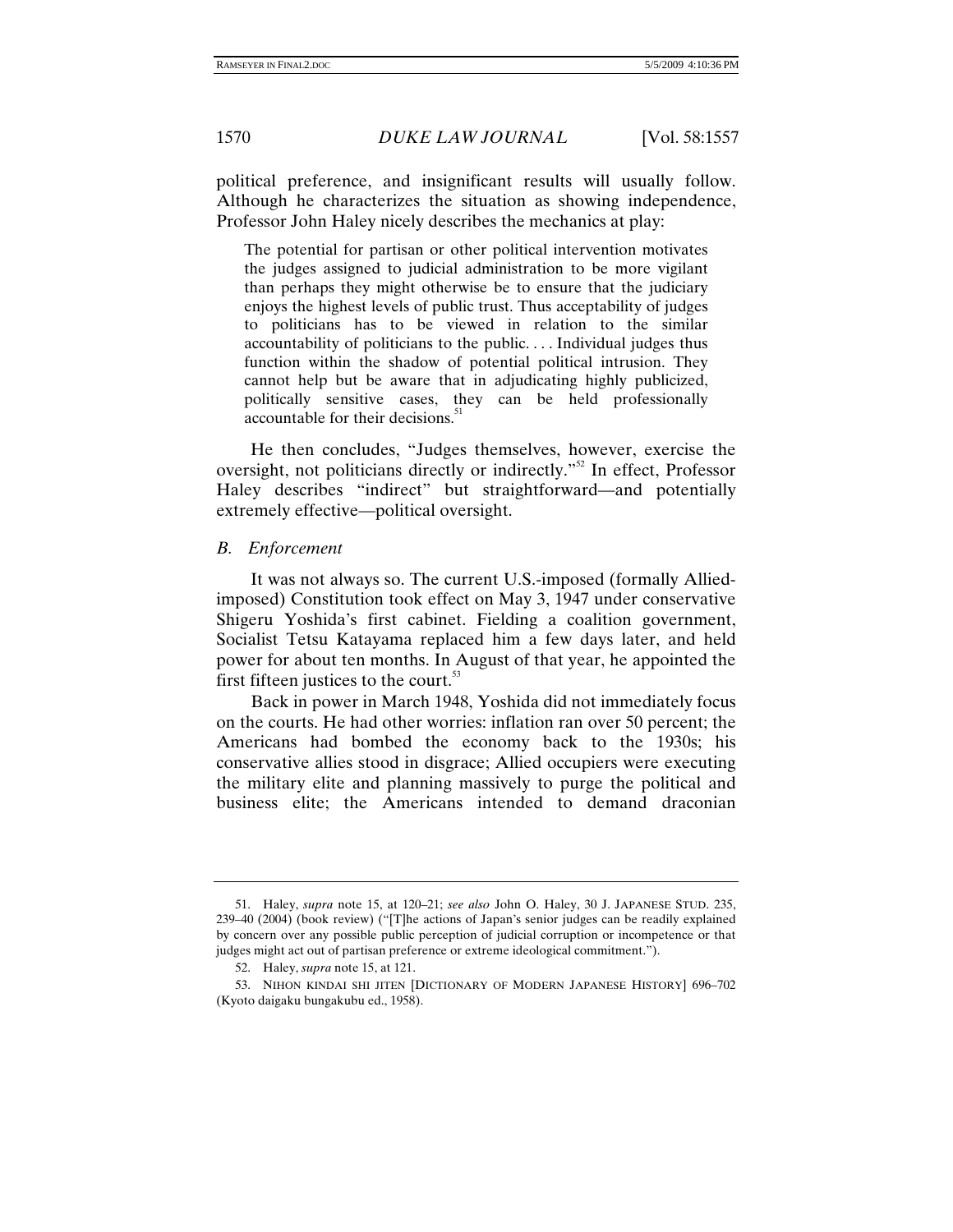reparations and liquidate the 500 biggest Japanese firms.<sup>54</sup> With crises like these, few prime ministers would have worried about enforcing any orthodoxy in the courts.

Yet with the conservative government probably mandating only haphazard conformity, some jurists on the fringe left found the courts an attractive career. From the 1950s through the mid-1960s, a steady stream of jurists from the Communist-affiliated Young Jurists League (YJL) joined the courts. By 1968, about 12 percent of the incoming judges were YJL members.<sup>55</sup> Only as the LDP extended its hold into the courts did leftist jurists begin to find them uncongenial.

In time, the YJL judges would suffer career penalties. As the LDP strengthened its control over personnel matters, Professor Eric Rasmusen and I find that the YJL judges began to be posted to inferior positions. Talent and effort held constant, they found themselves named to less prestigious positions, and sent to less attractive cities.<sup>56</sup>

When these politically heterodox judges tried to express their personal preferences in their work, they suffered. Granted, they seldom had reason to express those preferences. Most litigation involved no political issues of moment. But over the politically most sensitive disputes, the judges did have reason to indulge their politics. And when they wrote opinions that deviated from the position held by the LDP leadership, they suffered in their careers. For example, Professor Rasmusen and I find penalties in the careers of judges who

<sup>1.</sup> Acquitted leftist political candidates prosecuted for violating the statutory ban on door-to-door canvassing; $57$ 

<sup>54</sup>*. See generally* Yoshiro Miwa & J. Mark Ramseyer, *The Good Occupation* (Harvard Law & Econ., Discussion Paper No. 514, 2005), *available at* http://ssrn.com/abstract=729463 (describing the general situation surrounding the Allied occupation of Japan).

 <sup>55.</sup> Ramseyer & Rasmusen, *Case for Managed Judges*, *supra* note 9, at 1886 tbl.3.

 <sup>56.</sup> RAMSEYER & RASMUSEN, MEASURING JUDICIAL INDEPENDENCE, *supra* note 9, at 42 tbl.2.7, 54 tbl.3.4, 90 tbl.5.3, 94 tbl.5.5, 112 tbl.6.4, 115 tbl.6.5. We also find that they climbed the pay scale more slowly than equally qualified conservative peers. *Id.* at 41 tbl.2.6. *But see* Kentaro Fukumoto & Mikitaka Masuyama, Judging Political Promotion of Judges: Survival Analysis, Split Population Model and Matching Method 1–24 (2006) (unpublished manuscript), *available at* http://www-cc.gakushuin.ac.jp/~e982440/research/FKMM-APSA06.pdf (arguing that, although it is more difficult for the leftist judges to get on the track to a prestigious post, there is no evidence of discrimination with respect to the timing of promotion once they do get on the track).

 <sup>57.</sup> RAMSEYER & RASMUSEN, MEASURING JUDICIAL INDEPENDENCE, *supra* note 9, at 58–60; Ramseyer & Rasmusen, *Judicial Independence*, *supra* note 9, at 283–85.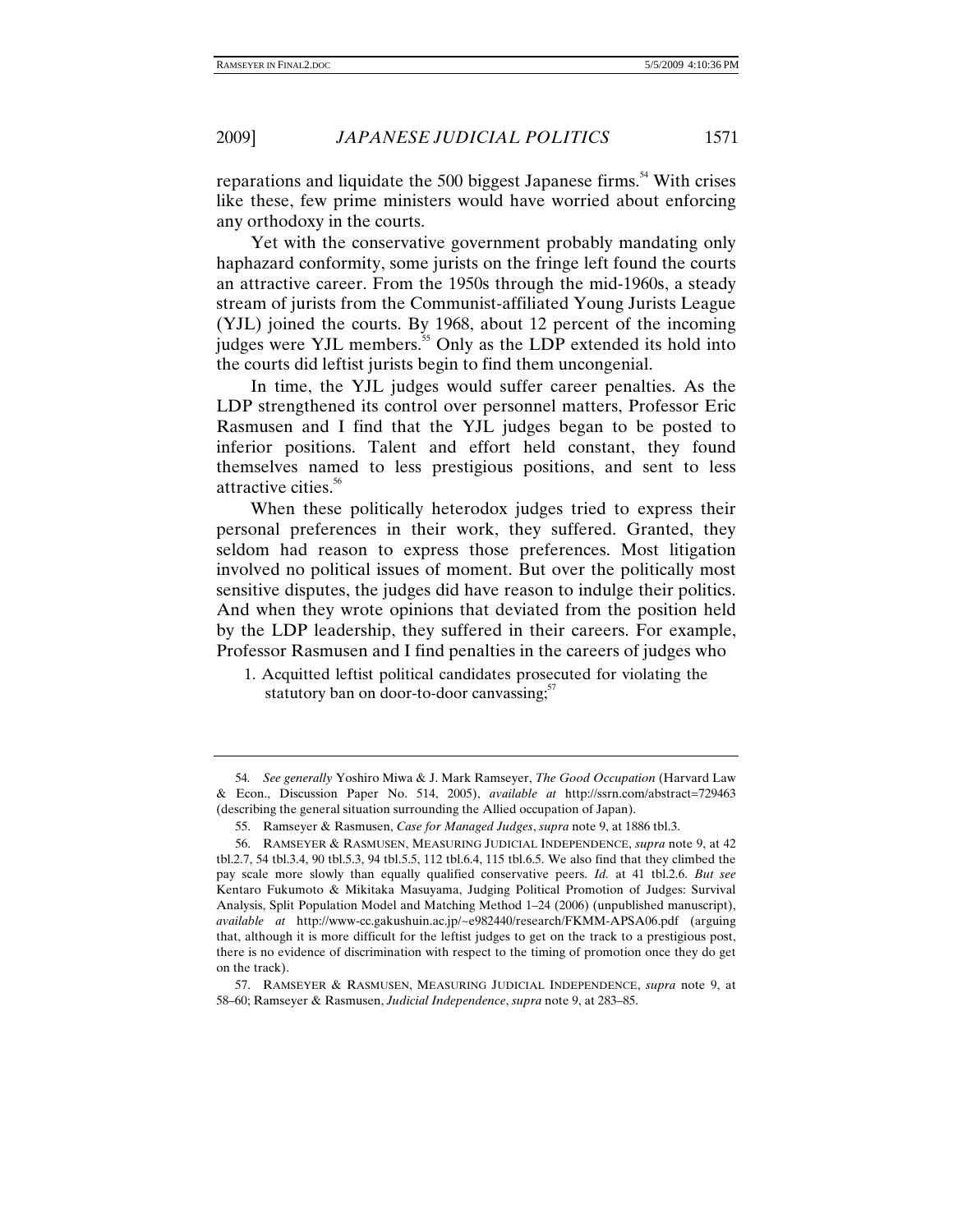- 2. Upheld apportionment-based attacks on LDP electoral victories, during the years when the LDP relied on a rural base; $\frac{5}{5}$
- 3. Upheld constitutional challenges to the Japanese military;<sup>59</sup>
- 4. Enforced politically motivated injunctions against the government. $\alpha$

Disproportionately, these judges spent more time during the decade after writing the opinion in undesirable positions, and less time in more attractive ones.

### IV. 1993

A. Change<sup>61</sup>

It was the worst of times—at least for the LDP.

After dominating politics for nearly four decades, the LDP entered the 1990s with a wide range of problems. To pay for its lavish pork-barrel projects, it had enacted a sales tax that alienated a broad swath of voters. Under U.S. pressure, it had imposed trade and investment controls that threatened key constituents. With the end of the Cold War, it had lost any urgency to its anticommunist agenda. As rural families migrated to the cities, it found its agricultural base increasingly irrelevant. When its famously relaxed approach to matters financial generated a series of bribery scandals, it lost key leaders. And as the country spiraled into recession, it could no longer even promise prosperity.

Within this crisis, in 1993 old rivals decided to settle scores. Onetime LDP prime-ministerial candidate Ichiro Ozawa engineered a noconfidence vote, quit the party, and organized a new organization around his old-time protégés. In the election that followed, he and his allies did well, while the rump LDP lost badly. The party's rivals regrouped around Ozawa and another renegade LDP, politician Morihiro Hosokawa, and threw it out of power.

 <sup>58.</sup> RAMSEYER & RASMUSEN, MEASURING JUDICIAL INDEPENDENCE, *supra* note 9, at 68–73; Ramseyer & Rasmusen, *Japanese Judges*, *supra* note 9, at 339 tbl.2.

 <sup>59.</sup> RAMSEYER & RASMUSEN, MEASURING JUDICIAL INDEPENDENCE, *supra* note 9, at 64–68; Ramseyer & Rasmusen, *Japanese Judges*, *supra* note 9, at 338 tbl.1.

 <sup>60.</sup> RAMSEYER & RASMUSEN, MEASURING JUDICIAL INDEPENDENCE, *supra* note 9, at 73–76; Ramseyer & Rasmusen, *Japanese Judges*, *supra* note 9, at 340 tbl.3.

<sup>61</sup>*. See* Ramseyer & Rasmusen, *Case for Managed Judges*, *supra* note 9, at 1892–93; Ramseyer & Rasmusen, *Political Uncertainty's Effect*, *supra* note 9, at 332–33.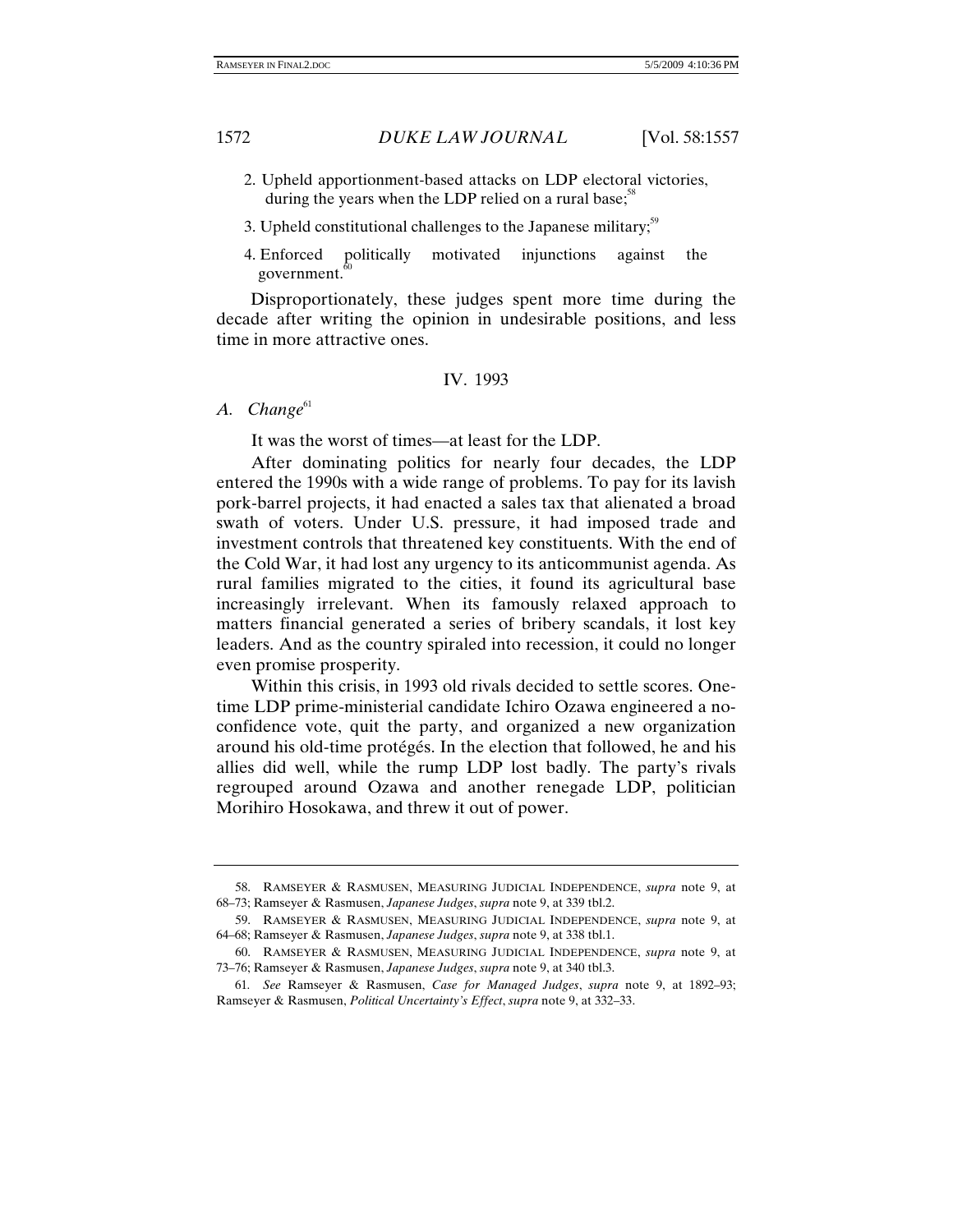Championing a reformist agenda, Hosokawa took control. Ozawa remained the kingpin, however, and even as Prime Minister Hosokawa never escaped his influence. Within months, his coalition unraveled. His successor (ex-LDP politician Tsutomu Hata) lasted barely two months.

In this chaos, the Socialists struck a deal with the LDP. Their leader, Tomiichi Murayama, became prime minister—the first Socialist to do so since Katayama. Murayama governed through a coalition that included the LDP, however, and even this arrangement quickly disintegrated. He implemented little of the Socialist agenda, and by 1996 the LDP was back in power. It has controlled the Cabinet ever since.

Cabinets thus followed the following stages: (a) the LDP controlled the government from 1955 through July 1993; (b) Hosokawa, Hata, and Murayama followed in quick succession; and (c) the LDP returned to power in January 1996. At the supreme court: (a) Hosokawa appointed four justices; (b) Hata appointed none; and (c) Murayama appointed five justices.

### *B. The Lower Courts*

Elsewhere, Professor Rasmusen and I explore the effect of the 1993–96 turmoil on the lower courts. We find little to report. On the one hand, the courts retained their bias against leftist judges. $\degree$  Some of the YJL judges from the 1960s, for example, still served in the courts. During the decades leading up to 1993, they endured career penalties. Relative to their more conservative colleagues, they languished in less prestigious posts in less desirable cities.

Much as the Hosokawa-Murayama cabinets might hypothetically—have tried to abolish this anti-leftist penalty, the bias survived the 1993 crisis. Had the reformists intervened in judicial personnel matters (or had the courts anticipated their intervention), the courts might have changed their relative treatment of YJL and non-YJL judges. They did not: indices of industry and intelligence held constant, after 1993 YJL judges continued to languish in less attractive posts.<sup>63</sup>

 <sup>62.</sup> Ramseyer & Rasmusen, *Case for Managed Judges*, *supra* note 9, at 1922–25.

 <sup>63.</sup> On the other hand, the post-1993 courts may have found it marginally harder to retain and recruit the most talented jurists. If incumbent judges believed that nothing had changed in the wake of 1993, then (economic circumstances held constant) the courts should not have found it harder to retain them. If potential applicants believed that nothing had changed, then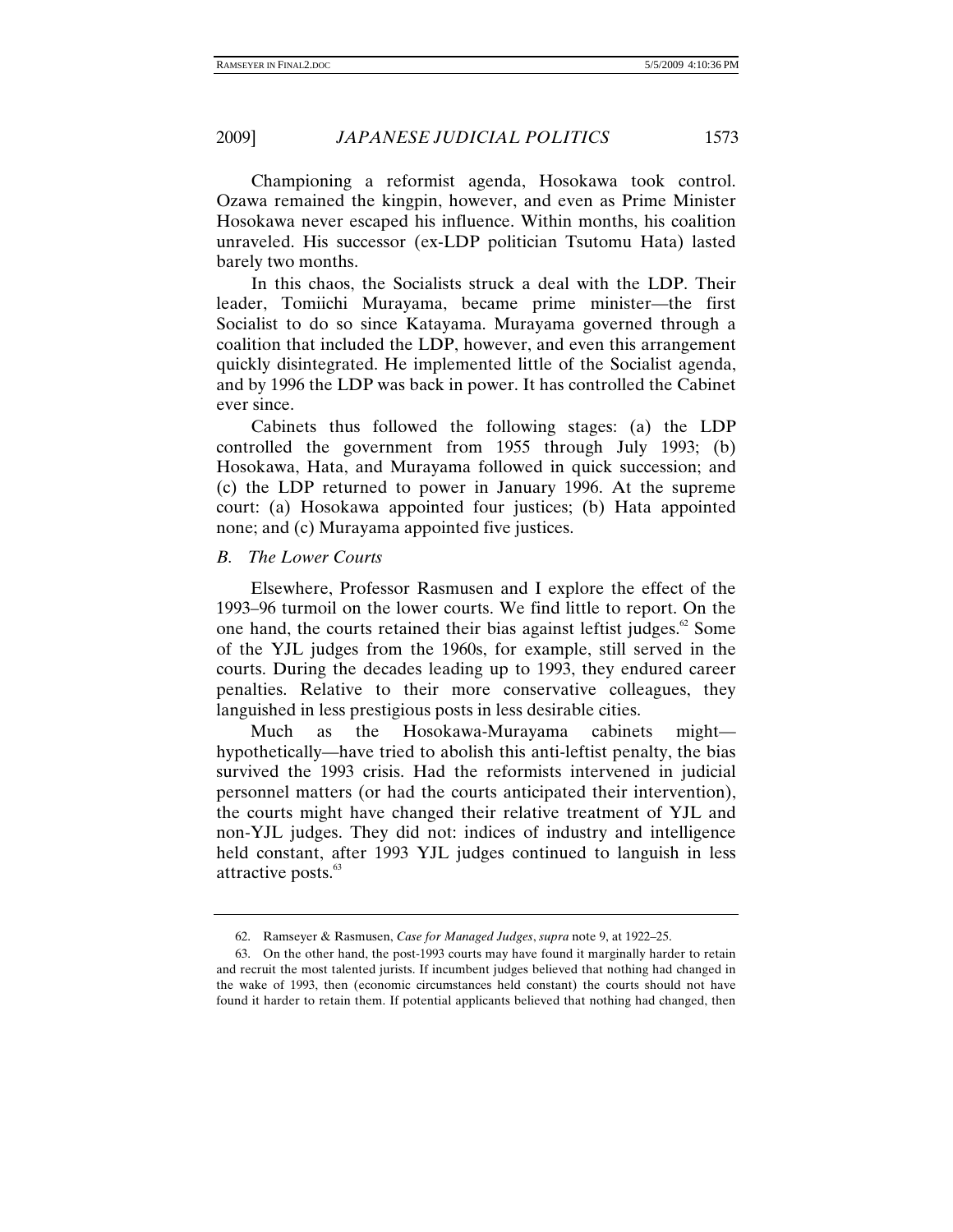#### V. 1993 AND THE SUPREME COURT

#### *A. The Issue*

The anti-leftist bias in the lower courts survived the 1990s. Apparently, the reformists did not successfully transform the courts. But did they try?

Had the reformists wanted to change the lower courts, in part they would have worked through the supreme court. They would have found it hard. Although the cabinet controls the lower courts, it primarily (not exclusively) controls them through its power to appoint the supreme court associate justices (who police the case law through their power to reverse) and the chief justice (who supervises the secretary general). Not until September 1995 had the reformers named a majority to the court. And not until November 1995 had they named a chief justice. By January 1996, the LDP was back in power.<sup>64</sup>

Perhaps, however, the reformists never seriously attempted to reform the courts. The lower courts would have changed radically only if the reformists had appointed transformative justices to the supreme court. Did they?

Because supreme court justices serve until mandatory retirement at age seventy, they face few (if any) of the incentives that structure lower court careers. Once elected—to put it most bluntly—they are independent. Because of that independence, any political differences among them could appear in their opinions (as is the case in the U.S. federal courts). To test whether Hosokawa and Murayama tried to transform the lower courts, I thus ask whether the justices they appointed wrote different opinions from their predecessors. In Section B, I first outline the work and composition of the court.<sup>65</sup> I then examine the opinions that the justices actually wrote, $66$  and the voting patterns they exhibited. $67$ 

- 65. *See infra* Part V.B.
- 66. *See infra* Part V.C.
- 67. *See infra* Part V.D.

the courts should not have found it harder to recruit talent. Yet some evidence—weak to be sure—suggests that after 1993 the courts did find it harder to retain and recruit the most talented jurists. Apparently, conservative jurists saw too great a risk that reformist politicians might begin to restructure the courts to stay. Their leftist peers saw too small a chance to apply. *See generally* Ramseyer & Rasmusen, *Political Uncertainty's Effect*, *supra* note 9 (describing the political influences on the composition of the judiciary in Japan in the 1990s).

 <sup>64.</sup> ZEN SAIBANKAN KEIREKI SORAN, *supra* note 16, at 357–58.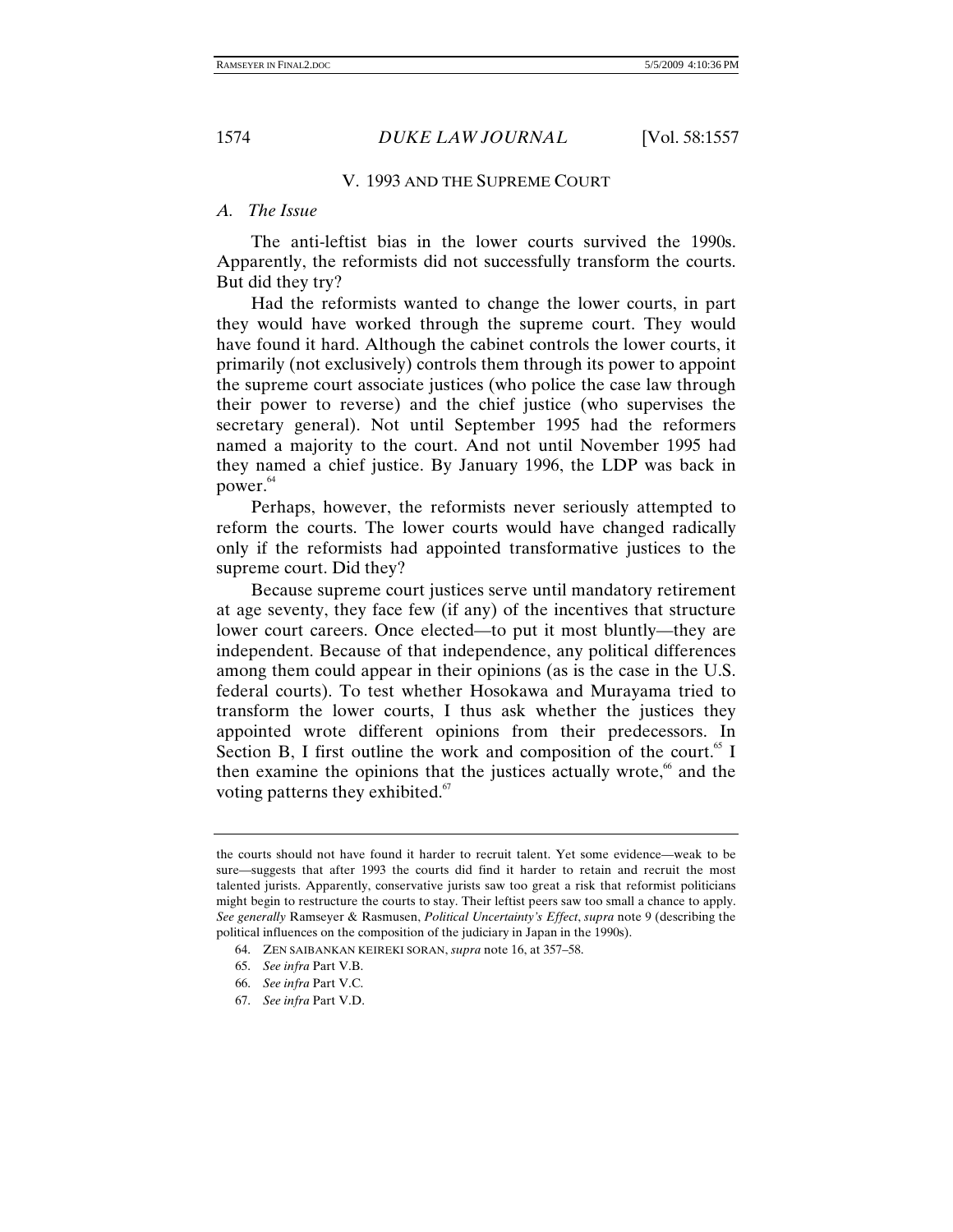*B. Introduction* 

Consider, first, some preliminary background.

1. *Workload.*

 *a. Panels.* By statute, the Japanese Supreme Court hears most appeals in one of three five-justice panels. When a dispute raises the constitutionality of a statute or regulation, the court handles it en banc.<sup>68</sup> When it concerns only legal (rather than constitutional) issues, the court handles it on one of the three panels.

Such may be what the law requires, but the Japanese Supreme Court actually hears almost no cases en banc. $69$  In 1990, it published no en banc opinions at all. In 1995 it filed two and in 2000 one.<sup>70</sup> Whatever the statutory pretext, the Japanese Supreme Court disposes of nearly all its cases through its five-justice panels.

 *b. Discretionary Appeals.* By the terms of the Civil Procedure Code, the supreme court's work should have fallen dramatically in 1998. Until that year, the court heard all appeals—it exercised no certiorari-like discretion to decline a case.<sup>71</sup> Since 1998, it can refuse to hear cases that raise merely legal—rather than constitutional issues.<sup>72</sup> Only constitutional cases can it refuse to decline, and the data on en banc decisions suggest such constitutional cases simply do not exist.

But if such is what the law implies, such is not what common sense demands. Before 1998, the court may not have had the discretion to dismiss an appeal, but it could (and often did, I have been assured in casual conversation) simply opine, "Affirmed for reasons given by the court below." After 1998 the court may have the discretion not to hear an appeal, but it must (if it hopes to exercise that discretion intelligently) still review an appeal to decide whether it wants to dismiss it. Pre- or post-1998, the amount of work involved in deciding whether to write a serious opinion should have remained

 <sup>68.</sup> Saibansho ho [Court Act], Law No. 59 of 1947, art. 10.

 <sup>69.</sup> I take the number of opinions from a search of the Hanrei Taikei database. The database compiles the opinions published in all major private and public case reporters. It remains theoretically possible that the Court published other en banc opinions that no reporter bothered to compile. Given that most en banc Supreme Court opinions would be among the most newsworthy opinions in courts, this is highly unlikely.

<sup>70</sup>*. See infra* Table 1, Panel A: Opinions Published by the Supreme Court.

 <sup>71.</sup> Minji sosho ho [Code of Civil Procedure], Law No. 29 of 1890, art. 394.

 <sup>72.</sup> MINSOHÚ, art. 312(a), 317(b), 318.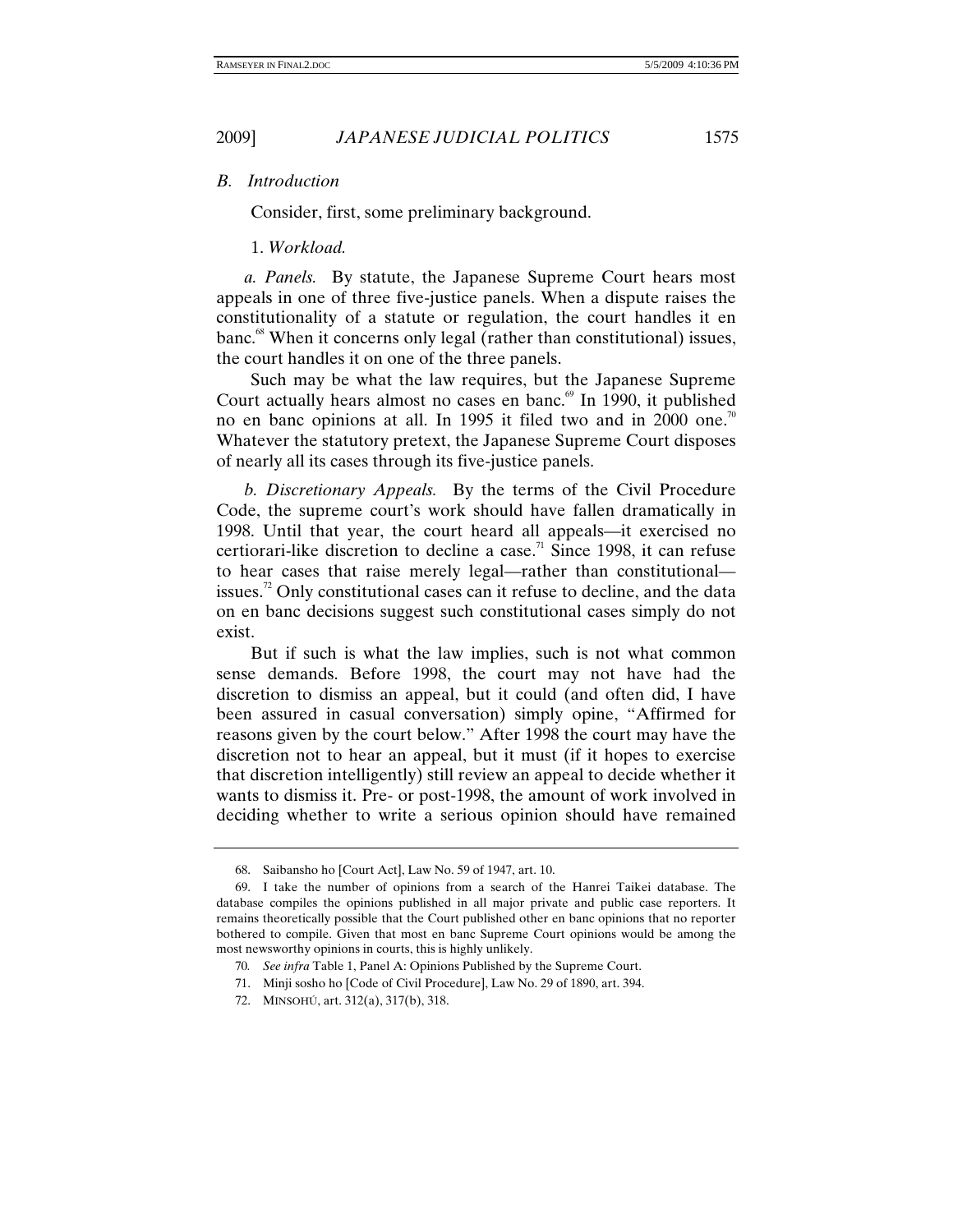roughly unchanged. And pre- or post-1998, the amount of work in actually writing the opinion about the disputes it does treat seriously should have remained unchanged as well.

|  |  | Table 1. Selected Summary Statistics |  |
|--|--|--------------------------------------|--|
|--|--|--------------------------------------|--|

| A. Opinions Published by Supreme Court |                       |      |      |                         |      |      |             |      |      |
|----------------------------------------|-----------------------|------|------|-------------------------|------|------|-------------|------|------|
|                                        |                       |      |      | Cases with at Least One |      |      |             |      |      |
|                                        | <b>Court Opinions</b> |      |      | Dissent                 |      |      | Concurrence |      |      |
|                                        | 1990                  | 1995 | 2000 | 1990                    | 1995 | 2000 | 1990        | 1995 | 2000 |
| Panel 1                                | 76                    | 42   | 56   |                         |      |      | 0           | 0    |      |
| Panel 2                                | 60                    | 56   | 64   | 3                       |      |      |             | 0    |      |
| Panel 3                                | 67                    | 70   | 54   | 3                       |      |      |             |      |      |
| En banc                                | 0                     |      |      |                         |      |      |             |      |      |
| Total                                  | 203                   | 168  | 174  |                         | 3    | 10   |             | 6    | 10   |

| B. Appeals Filed with the Supreme Court |      |       |      |  |  |  |  |
|-----------------------------------------|------|-------|------|--|--|--|--|
|                                         | 1990 | 1995  | 2000 |  |  |  |  |
| Civil & Adm                             | 3109 | 4219  | 6476 |  |  |  |  |
| Criminal                                | 1913 | 1858  | 2901 |  |  |  |  |
| Total                                   | 5022 | 51177 | 9377 |  |  |  |  |

| C. Reformist Appointees to the Supreme Court |           |     |            |                   |                   |  |  |  |
|----------------------------------------------|-----------|-----|------------|-------------------|-------------------|--|--|--|
|                                              |           |     |            |                   | Predecessor       |  |  |  |
| <i>Justice</i>                               | Appointed | Age | University | Career            | Career            |  |  |  |
| Hosokawa Cabinet                             |           |     |            |                   |                   |  |  |  |
| Hideo Chigusa                                | 9/93      | 61  | Tokyo U    | Judge             | Judge             |  |  |  |
| Shigeharu Negishi                            | 1/94      | 61  | Tokyo U    | Prosecutor        | Prosecutor        |  |  |  |
| Hisako Takahashi                             | 2/94      | 66  | Tokyo U    | <b>Bureaucrat</b> | <b>Bureaucrat</b> |  |  |  |
| Yukinobu Ozaki                               | 2/94      | 64  | Tokyo U    | Lawyer            | Lawyer            |  |  |  |
| Murayama Cabinet                             |           |     |            |                   |                   |  |  |  |
| Shin'ichi Kaai                               | 7/94      | 62  | Kyoto U    | Lawyer            | Lawyer            |  |  |  |
| Mitsuo Endo                                  | 2/95      | 64  | Hosei U    | Lawyer            | Lawyer            |  |  |  |
| Kazutomo Ijima                               | 8/95      | 62  | N.A.       | Prosecutor        | Prosecutor        |  |  |  |
| Hiroshi Fukuda                               | 9/95      | 60  | Tokyo U    | <b>Bureaucrat</b> | <b>Bureaucrat</b> |  |  |  |
| Masao Fujii                                  | 11/95     | 63  | Kvoto U    | Judge             | Judge             |  |  |  |

*Sources: Hanrei taikei [Case Compendium] (Tokyo: Daiichi hoki, updated); Saiko saibansho jimuso kyoku, ed., Shiho tokei nempo [Legal Statistics Annual] (Tokyo: Hosokai, various years); Nihon minshu horitsuka kyokai, ed., Zen saibankan keireki soran [Overview of Careers of All Japanese Judges] (Tokyo: Nihon minshu horitsuka kyokai, 4th ed., 2004).* 

And indeed, the number of cases in which the court writes a serious opinion has stayed approximately constant. From 1990 to 1995, litigants increased the number of appeals they filed by about 20 percent. From 1995 to 2000, they increased it by over 50 percent.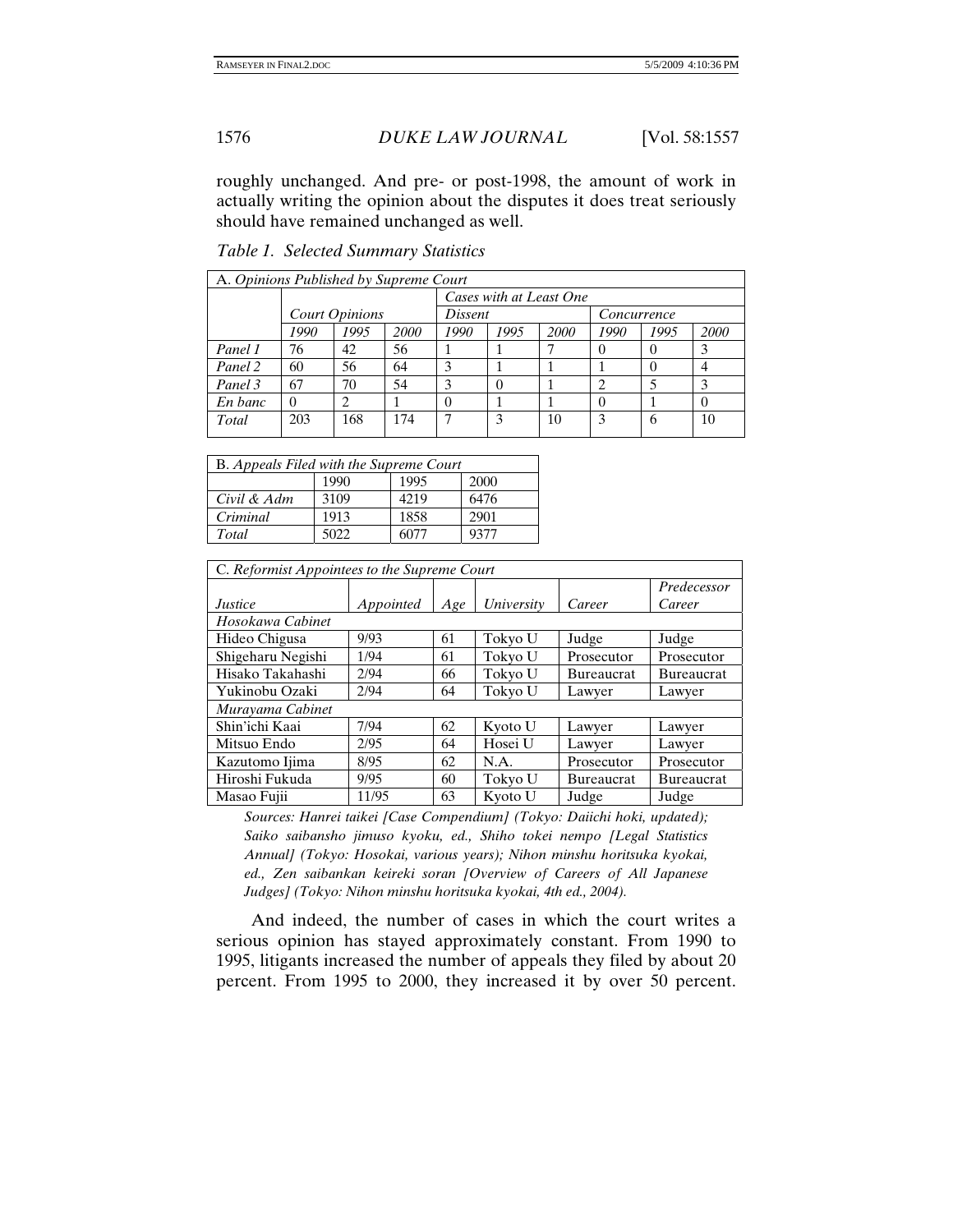Despite the fact that the court had new legal authority to refuse their appeals, they filed half again as many appeals.<sup>73</sup>

| A. Summary Statistics |    |           |          |         |            |                      |  |  |  |
|-----------------------|----|-----------|----------|---------|------------|----------------------|--|--|--|
|                       |    | Mean Maj. | Mean     | Mean    | Private    | All Off <sup>l</sup> |  |  |  |
|                       | n  | Ops.      | Dissents | Concur. | Reporter % | Reporters %          |  |  |  |
| Appointed by:         |    |           |          |         |            |                      |  |  |  |
| LDP                   | 28 | 161.14    | 1.43     | 1.36    | 9.46       | 69.47                |  |  |  |
| Hosokawa              | 4  | 173.25    | 1.25     | 1.50    | 6.32       | 72.36                |  |  |  |
| Murayama              | 5  | 191.40    | 1.60     | 1.80    | 2.84       | 62.36                |  |  |  |
| Background:           |    |           |          |         |            |                      |  |  |  |
| Lawyer                | 13 | 159.46    | 2.38     | 1.62    | 8.21       | 68.91                |  |  |  |
| Prosecutor            | 5  | 178.60    | .40      | 1.20    | 5.64       | 67.73                |  |  |  |
| Judge                 | 12 | 163.33    | .75      | .92     | 9.45       | 70.31                |  |  |  |
| Other background      |    | 176.57    | 1.57     | 2.14    | 8.00       | 66.88                |  |  |  |

*Table 2. Opinions by LDP and Reformist Justices: All Panels* 

| <b>B.</b> Regressions |                  |               |                   |                    |
|-----------------------|------------------|---------------|-------------------|--------------------|
| Dependent             | (1) Total        | $(2)$ Total   | (3) Total         | (4) Total Official |
| Variable              | <i>Dissents</i>  | Concur.       | Private Rptr.     | Rptr.              |
| LDP Appointee         | $-.099(0.17)$    | $-.333(0.46)$ | $7.397(3.10)$ *** | 3.292(0.74)        |
| Lawyer                | $1.658(2.60)$ ** | .359(0.46)    | $-.440(0.17)$     | $-3.480(0.73)$     |
| Prosecutor            | $-.317(0.39)$    | .049(0.05)    | $-2.997(0.91)$    | $-3.754(0.61)$     |
| Other backgrd         | .863(1.18)       | 1.012(1.12)   | $-756(0.26)$      | $-5.078(0.93)$     |
| <b>Decisions</b>      | $-.001(0.18)$    | $-.008(0.94)$ | .042(1.43)        | $.674(12.33)$ ***  |
| Adj. R2               | .13              | $-.08$        | .17               | .83                |

| Dependent Variable | Dissent %         | Concur. %  | Priv. Rptr. %     | Offl Rptr. $%$ |
|--------------------|-------------------|------------|-------------------|----------------|
| LDP Appointee      | .017(0.05)        | .219(0.33) | $4.405(2.97)$ *** | 2.351(0.79)    |
| Lawver             | $1.146(3.06)$ *** | .810(1.15) | .159(0.10)        | $-1.366(0.43)$ |
| Prosecutor         | $-173(0.35)$      | .156(0.17) | $-1.671(0.80)$    | $-2.148(0.51)$ |
| Other backgrd      | .678(1.54)        | .742(0.90) | .190(0.10)        | $-3.262(0.87)$ |
| Adi. R2            | .21               | $-.07$     | .17               | $-.08$         |

*Notes: The regressions include the 37 justices appointed between 1983 and 1995 other than the two Chief Justices (who have greater administrative responsibilities). For each Justice, I include all opinions published during his or her first three years on the bench.* 

*"Official Reporter" figures include all opinions published in any official reporter. "Private Reporter" figures include those opinions published in either of the two principal private reporters (Hanrei jiho or Hanrei taimuzu) but not in an official reporter.* 

For appointments, the omitted variable is an appointment by one of the two reformist *cabinets. For the background variables, the omitted variable is a background as a career judge.* 

*n = 35. \*, \*\*, \*\*\*: significant at the 10, 5 and 1 percent levels, respectively. All regressions include a constant term.* 

*Regressions are OLS, with t-statistics in parenthesis. Sources: See Table 1.* 

73*. See infra* Table 1, Panel B: Appeals Filed with the Supreme Court.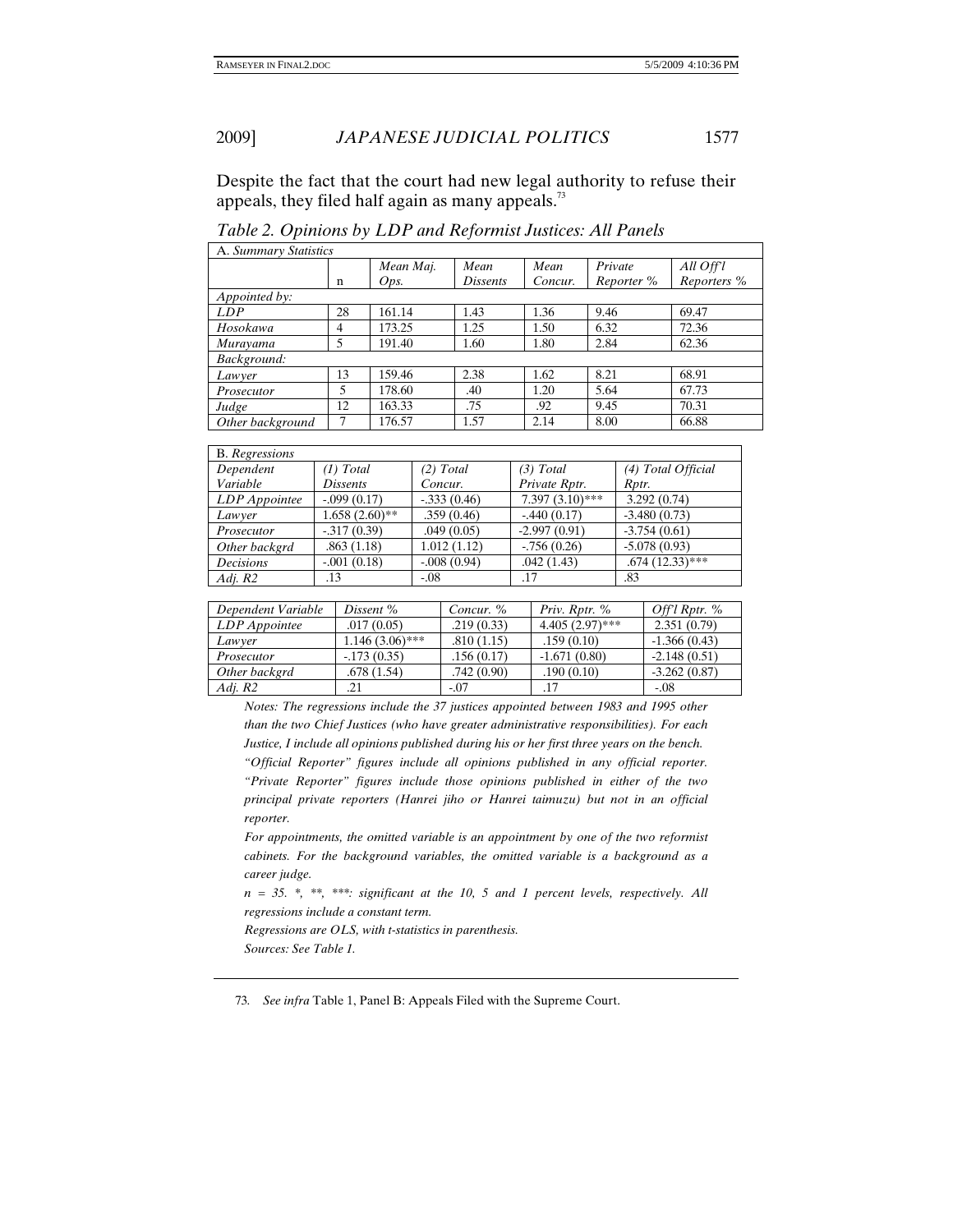In fact, however, the court did not substantially change the number of serious opinions it issued. In 1990, it published about 200 cases (some of those very short). It published about 170 in 1995, and about  $170$  in 2000.<sup>74</sup> The number of appeals filed may have risen—but the number of opinions published stayed about the same.

 *c. Dissents.* Supreme court justices rarely write dissenting or concurring opinions. Lower court judges never do, but even supreme court justices write them only rarely. Of the 168 opinions in 1995, only three included any dissents. Of the 174 opinions in 2000, only 10 did. $\frac{5}{5}$ 

What is more, the justices who did not come from careers in the lower courts or prosecutorial offices wrote most of the dissents. Of the thirty-seven justices appointed between 1983 and 1995, the former lawyers wrote a mean 2.38 dissents and 1.62 concurrences during their first three years on the bench; the former prosecutors wrote a mean 0.40 dissents and 1.20 concurrences, and the former lower-court judges wrote a mean  $0.75$  dissents and  $0.92$  concurrences.<sup>76</sup>

2. *Background Careers.* The reformist governments of Hosokawa and Murayama appointed justices with the same backgrounds as did their predecessors. Fundamentally, they continued the customary (but not legally mandated) practice of maintaining professional slots. Justices who came from the professional judiciary they replaced with other professional judges. Former prosecutors they replaced with other prosecutors. And career lawyers they replaced with other lawyers. $\frac{7}{7}$ 

A government intent on changing the political complexion of the courts would have done otherwise. Under the nearly four-decadelong LDP rule, jurists sharing LDP policy preferences disproportionately would have self-selected into the bureaucracy and the courts. Those with opposition sympathies would have taken (and did take) jobs in the bar or on university faculties. A reformist hoping to stack the court with like-minded judges would thus have named more lawyers or professors. Neither Hosokawa nor Murayama did  $\mathrm{so.}^{78}$ 

<sup>74</sup>*. See infra* Table 1, Panel A: Opinions Published by the Supreme Court.

<sup>75</sup>*. See infra* Table 1, Panel A: Opinions Published by the Supreme Court.

<sup>76</sup>*. See infra* Table 2, Panel A: Summary Statistics. For statistical significance, see *infra*  Table 2, Panel B: Regressions.

<sup>77</sup>*. See infra* Table 1, Panel C: Reformist Appointees to the Supreme Court.

<sup>78</sup>*. See infra* Table 1, Panel C: Reformist Appointees to the Supreme Court.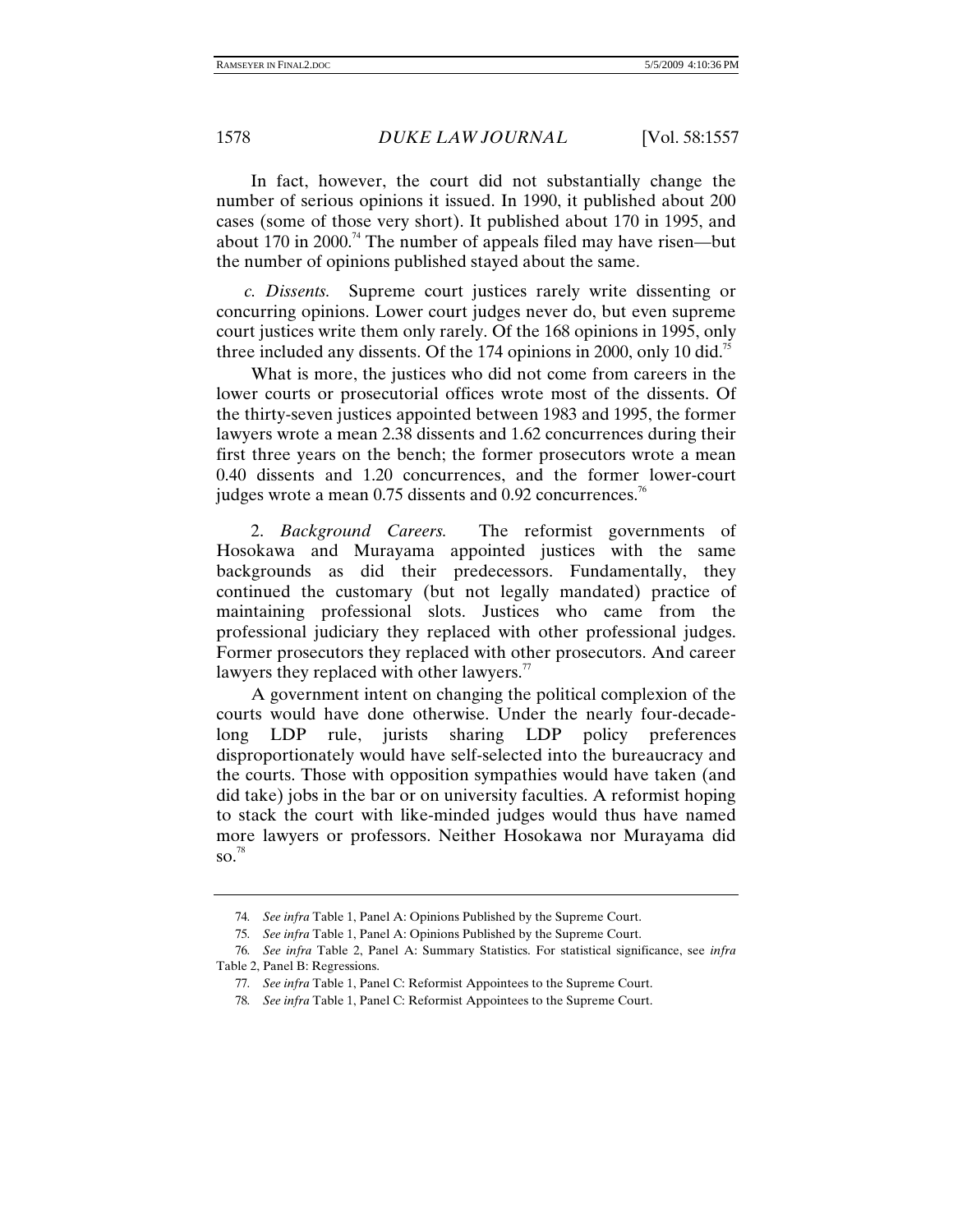3. *Age at Appointment.* Had the reformists hoped to extend their influence in the courts beyond their expected tenure, they would have appointed young justices. American Presidents do this routinely, of course. John Roberts Jr. was fifty when appointed in 2005; Samuel Alito was fifty-five when appointed in 2006. Even Socialist Katayama in 1947 appointed some justices as young as fifty-three (the mean age was fifty-nine). $79$ 

Hosokawa and Murayama did not do this. Hosokawa appointed his four at a mean age of 63.0 (range 61–66), and Murayama his five at  $62.2$  (range  $60-64$ ).<sup>80</sup> Given that supreme court justices face mandatory retirement at age seventy, all Hosokawa-Murayama appointees were gone by 2005.

4. *University Background.* University background says nothing about politics. Among University of Tokyo alumni, reformist prime ministers could have chosen either capitalists or communists. The University of Tokyo regularly sends its graduates to the bureaucracy and the exchange-listed corporate ranks. But it counts many Marxists among its faculty and alumni as well—even the chair (as of late 2008) of the Japan Communist Party Central Committee, Kazuo Shii.

In any event, Hosokawa and Murayama continued the meritocratic emphasis of their predecessors. Hosokawa chose all of his justices from the University of Tokyo. Of the four appointees on whom university background is public, Murayama took one from the University of Tokyo and two from its close competitor, the University of Kyoto.<sup>81</sup>

### *C. Opinions Published*

In Panel B of Table 2, I ask whether the reformist-appointed justices wrote different opinions than their LDP-appointed colleagues did. Again, I take the thirty-seven justices named between 1983 and 1995: twenty-eight were appointed by LDP prime ministers, four by Hosokawa, and five by Murayama. Because of their greater administrative workload, I exclude the two chief justices. For each justice, I examine the opinions they published during his first three years on the bench.

<sup>79</sup>*. See* ZEN SAIBANKAN KEIREKI SORAN, *supra* note 16.

<sup>80</sup>*. See infra* Table 1, Panel C: Reformist Appointees to the Supreme Court.

<sup>81</sup>*. See infra* Table 1, Panel C: Reformist Appointees to the Supreme Court.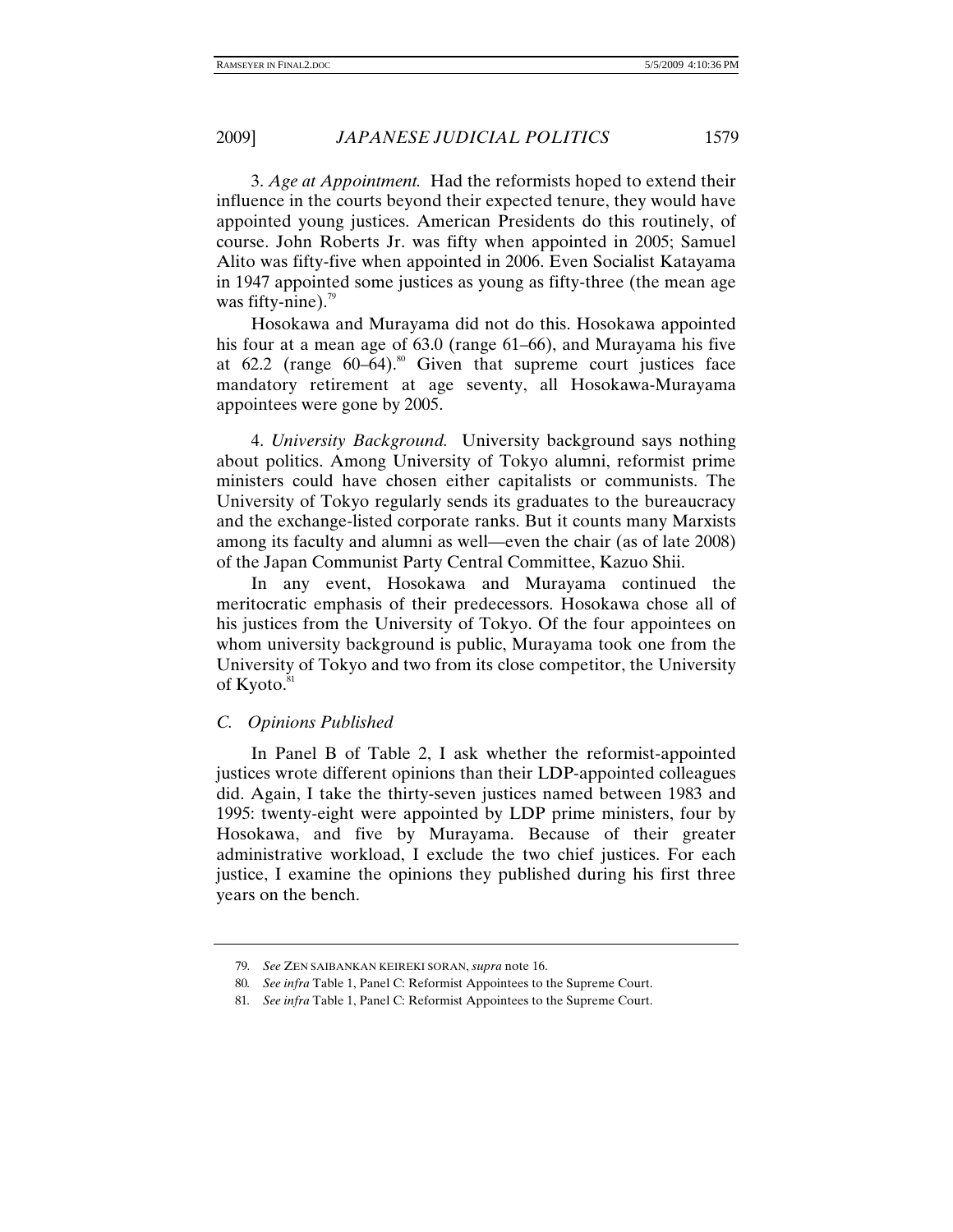In Column (1), I regress the number of dissents individual justices published against the cabinet that appointed them (the omitted category is appointment by Hosokawa or Murayama). I add additional variables for their professional backgrounds (the omitted category is judge) and the total number of decisions in which they participated.

If the reformist-appointed justices decided cases differently than their LDP colleagues, they should have written more dissents (after all, they were in the minority during the first post-1993 years). They did not: the coefficient on LDP appointment is insignificantly different from 0. In a second set of regressions, I use as dependent variable the percentage (rather than number) of dissents a justice wrote (among his total output). The coefficient on LDP remains insignificant: reformist-appointed justices did not dissent more often than their predecessors.

The LDP justices would have dominated the court most strongly during the first years of the Hosokawa administration. After all, they constituted the largest block during those early years. In other regressions (not reported), I disaggregate the Hosokawa and Murayama justices, and ask whether the former were most likely to dissent. They were not.

In Column (2), I regress the number of concurrences (and percentage of concurrences) against a justice's appointing cabinet. Again, the coefficient on LDP appointment is insignificant: the reformist appointees did not write more concurrences than the LDP appointees.

The private case reporters print opinions their publishers find newsworthy, while the official reporters print opinions selected by Secretariat staff. During the reformist cabinets, lower-court judges hired during the LDP years still controlled the Secretariat. Suppose reformist-appointed justices wrote opinions that flouted LDP preferences. If they did, the major private reporters would have found them newsworthy, while the official reporters would have hesitated to grant them their imprimatur.

In Column (3) I take as my dependent variable the number of opinions published in at least one of the two principal private reporters (*Hanrei taimuzu* or *Hanrei jiho*) but not in any of the official reporters. I then regress this count against the party that appointed the justice. Curiously, the coefficient on LDP-appointment is significantly *positive*: the LDP appointed justices were *more* likely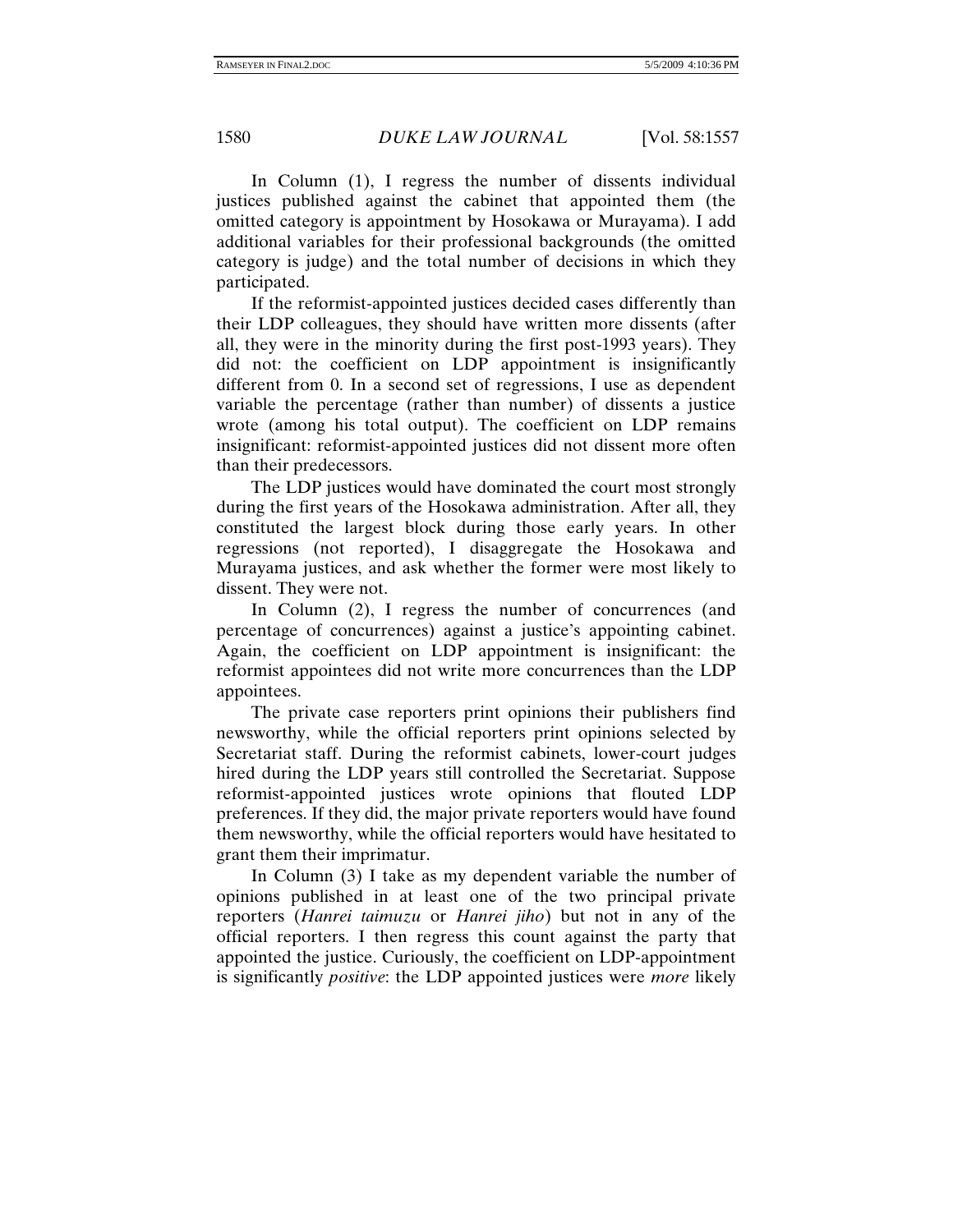than their reformist colleagues to have opinions published by the major private but not official reporters.

In Column (4), I regress the number of opinions published in an official reporter against the party that appointed the justice. The coefficient on the justice's appointing party is insignificant: LDPappointed justices were no more likely than their reformist colleagues to obtain the imprimatur of official publication.

### *D. Voting Alignments*

If the reformist-appointed justices brought a distinctive policy perspective to their work, they should have tended to vote as a block. Disproportionately, they should have voted with each other and against their LDP-appointed colleagues.

To explore this hypothesis, in Table 3 I take all twelve en banc opinions published between January 1, 1993 and December 31, 2002 that included a dissenting or concurring opinion. As Panel A shows, both the LDP and the "reform" blocks of justices routinely split their votes. In general, a justice appointed by Hosokawa or Murayama seems as likely to have voted with the LDP justices as with the other Hosokawa-Murayama appointees.

In Panel B, I report the correlation coefficients (and *p*-values) for a given justice's vote and the percentage of other LDP-appointed or reform-appointed justices voting in the same direction.<sup>82</sup> According to Panel B.1, any given LDP justice's vote may be more strongly correlated with the votes of the reformist-appointed justices than with the other LDP appointees. According to Panel B.2, the correlation coefficients between any reformist-appointee's vote and the percentage of LDP-appointees and reform-appointees voting in the same direction are indistinguishable.

 <sup>82.</sup> For example, the correlation coefficient between a given LDP appointee's vote for the majority and the percentage of other LDP justices who voted for the majority was -.04 (*p* value = .7). The correlation coefficient between his vote for the dissent and the percentage of other LDP justices who voted for the dissent is -.05 (*p* value = .6). The discrepancy between the two correlation matrices comes from the fact that the percentages are of the *other* LDP justices, not *all* LDP justices. A concurrence is counted as a vote for the majority.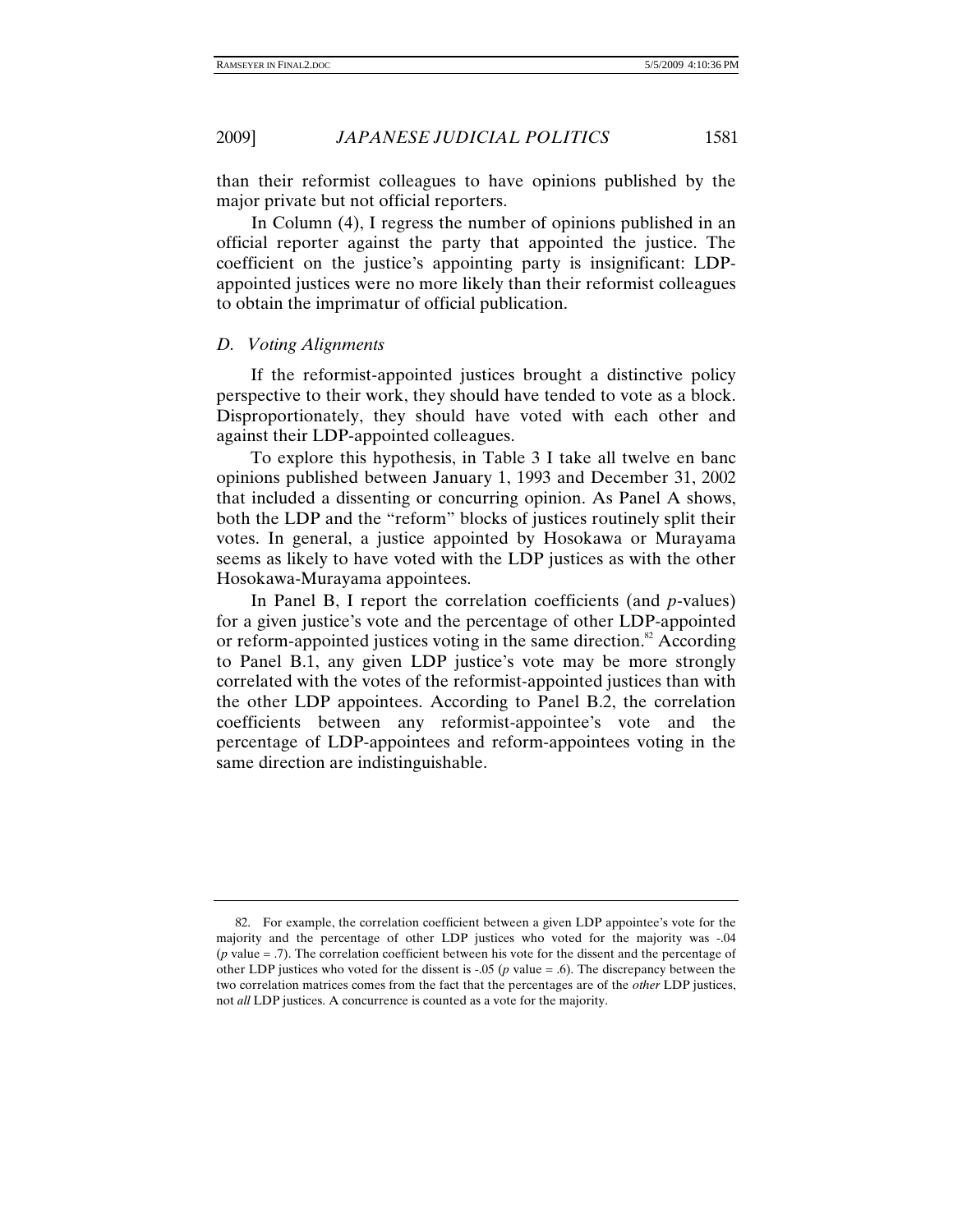| A. Summary Statistics |                     |                        |              |                 |  |  |  |
|-----------------------|---------------------|------------------------|--------------|-----------------|--|--|--|
| Hanrei taikei ID      | <b>LDP</b> Justices | <b>Reform Justices</b> | LDP Majority | Reform Majority |  |  |  |
| <b>Number</b>         |                     |                        | votes        | votes           |  |  |  |
| 28020801              | 6                   | 9                      | 4            | 9               |  |  |  |
| 28011240              | 6                   | 9                      | 5            | 4               |  |  |  |
| 28011109              | 6                   | 9                      | 6            | q               |  |  |  |
| 27827501              | 9                   | 6                      | 7            | 3               |  |  |  |
| 28072380              | 12                  | 3                      | 12           | 3               |  |  |  |
| 28060668              | 10                  | 5                      | 8            | 4               |  |  |  |
| 28060669              | 10                  | 5                      | 6            | 3               |  |  |  |
| 28051944              | 9                   | 6                      | 7            | 3               |  |  |  |
| 28042712              | 9                   | 6                      | 9            | 6               |  |  |  |
| 28042663              | 8                   | 6                      | 6            | 3               |  |  |  |
| 28042637              | 8                   | 6                      | 6            | 3               |  |  |  |
| 28033415              | 8                   |                        | 6            |                 |  |  |  |

*Table 3. Opinions by LDP and Reformist Justices: En Banc Panels* 

|            | <b>B.</b> Correlation Matrices |          |        |           |             |           |         |  |  |
|------------|--------------------------------|----------|--------|-----------|-------------|-----------|---------|--|--|
|            | 1. LDP Appointed Justices      |          |        |           |             |           |         |  |  |
|            | Majority                       | Other    | Reform |           | Dissent     | Oth.      | Reform  |  |  |
|            | vote                           | LDP      | maj. % |           | vote        | LDP       | diss. % |  |  |
|            |                                | maj. %   |        |           |             | $diss.$ % |         |  |  |
| Majority   | 1.00                           |          |        | Dissent   | 1.00        |           |         |  |  |
| vote       |                                |          |        | vote      |             |           |         |  |  |
| Other      | $-0.04(0.70)$                  | 1.00     |        | Other     | $-.05(.61)$ | 1.00      |         |  |  |
| <i>LDP</i> |                                |          |        | LDP       |             |           |         |  |  |
| maj. %     |                                |          |        | diss. %   |             |           |         |  |  |
| Reform     | .25(.01)                       | .57(.00) | 1.00   | Reform    | .25(.01)    | .57(.00)  | 1.00    |  |  |
| maj. %     |                                |          |        | $diss.$ % |             |           |         |  |  |

| 2. Reform Appointed Justices |          |            |        |            |          |           |           |  |
|------------------------------|----------|------------|--------|------------|----------|-----------|-----------|--|
|                              | Majority | <i>LDP</i> | Oth.   |            | Dissent  | LDP       | Oth.      |  |
|                              | vote     | maj. %     | Reform |            | vote     | $diss.$ % | Ref.      |  |
|                              |          |            | maj. % |            |          |           | $diss.$ % |  |
| Majority                     | 1.00     |            |        | Dissent    | 1.00     |           |           |  |
| vote                         |          |            |        | vote       |          |           |           |  |
| LDP                          | .23(.04) | 1.00       |        | <b>LDP</b> | .23(.04) | 1.00      |           |  |
| maj. %                       |          |            |        | $diss.$ %  |          |           |           |  |
| Oth. Ref.                    | .23(.04) | .37(.00)   | 1.00   | Oth. Ref.  | .24(.04) | .40(.00)  | 1.00      |  |
| maj. %                       |          |            |        | $diss.$ %  |          |           |           |  |

*Notes: The dataset includes all en banc decisions published between January 1, 1993 and December 31, 2002 that included either a dissenting or a concurring opinion. P-values in parentheses. Sources: See Table 1.* 

### *E. Significance*

1. *Introduction.* The reformist-appointed justices did not write more dissents. They did not write opinions that the commercial press found unusually newsworthy. They did not write opinions that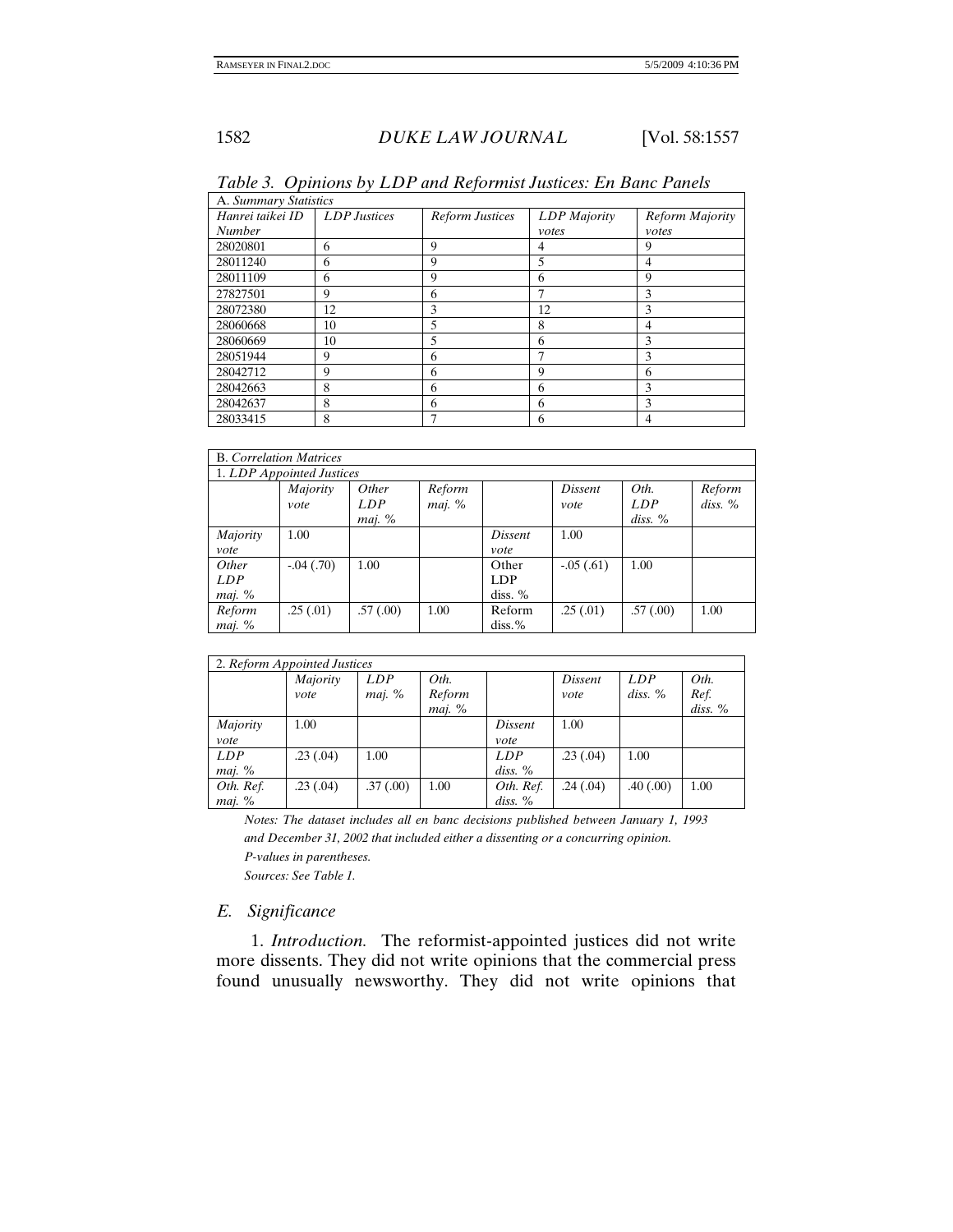2009] *JAPANESE JUDICIAL POLITICS* 1583

Secretariat editors shunned. They did not vote as a block.

The data tell us all this. But they do not tell us why. In this regard, consider the following four possibilities.

2. *Judicial Ideology.* At one level, the data suggest that the justices (both LDP and reformist) may see their job as voting the law. Indulging their political preferences they perhaps think illegitimate. If they shun politics and follow the law, the results above follow.

And at some level, the point is surely true. The Japanese public sees a judge's job as enforcing the law. Probably, so do the judges.

For a United States–Japan comparison, however, the point is also irrelevant. Like Japanese voters, American voters (other than law professors, one is tempted to add) similarly see the judicial job as that of voting the law.<sup>83</sup> So does Judge Harry Edwards. When he writes what he does, he confirms an ethic as deeply held in the United States as in Japan. Many Japanese judges do indeed see political judging as improper—but so do many American judges.

3. *Strategic Voting.* The Justices' public votes may also reflect private log-rolls. Rather than reflect their true preferences, the votes justices cast in public could also reflect the deals they cut in private. Because the deals involve multiple opinions ("You vote my way on this case; I'll vote your way on the other"), how justices vote in any one case may say little about what they actually prefer.<sup>84</sup>

This "strategic voting" could easily lie behind the hundreds of unanimous five-judge panel cases. $85$  Opinionated jurists do routinely disagree, after all—even in Japan, and even on nonpolitical questions. Poll any five jurists even from the same political party on any 174 random legal questions, and they will seldom agree on 164.

Whatever the case in the five-judge panel cases, the justices in the en banc cases<sup>86</sup> are not cutting their deals within political blocks. Instead, if they make any explicit or implicit trades, they seem to

<sup>83</sup>*. See For Republicans, Judicial Appointments Matter More than Iraq*, RASMUSSEN REPORTS, May 21, 2008, http://www.rasmussenreports.com/public\_content/politics/election\_ 20082/2008\_presidential\_election/for\_republicans\_judicial\_appointments\_matter\_more\_than\_ir aq.

 <sup>84.</sup> As a normative matter, vote trading on the bench is roundly condemned. *E.g.*, Evan H. Caminker, *Sincere and Strategic Voting Norms on Multimember Courts*, 97 MICH. L. REV. 2297, 2333–79 (1999).

<sup>85</sup>*. See infra* Table 1, Panel A: Opinions Published by the Supreme Court.

<sup>86</sup>*. See infra* Table 3, Panel A: Summary Statistics.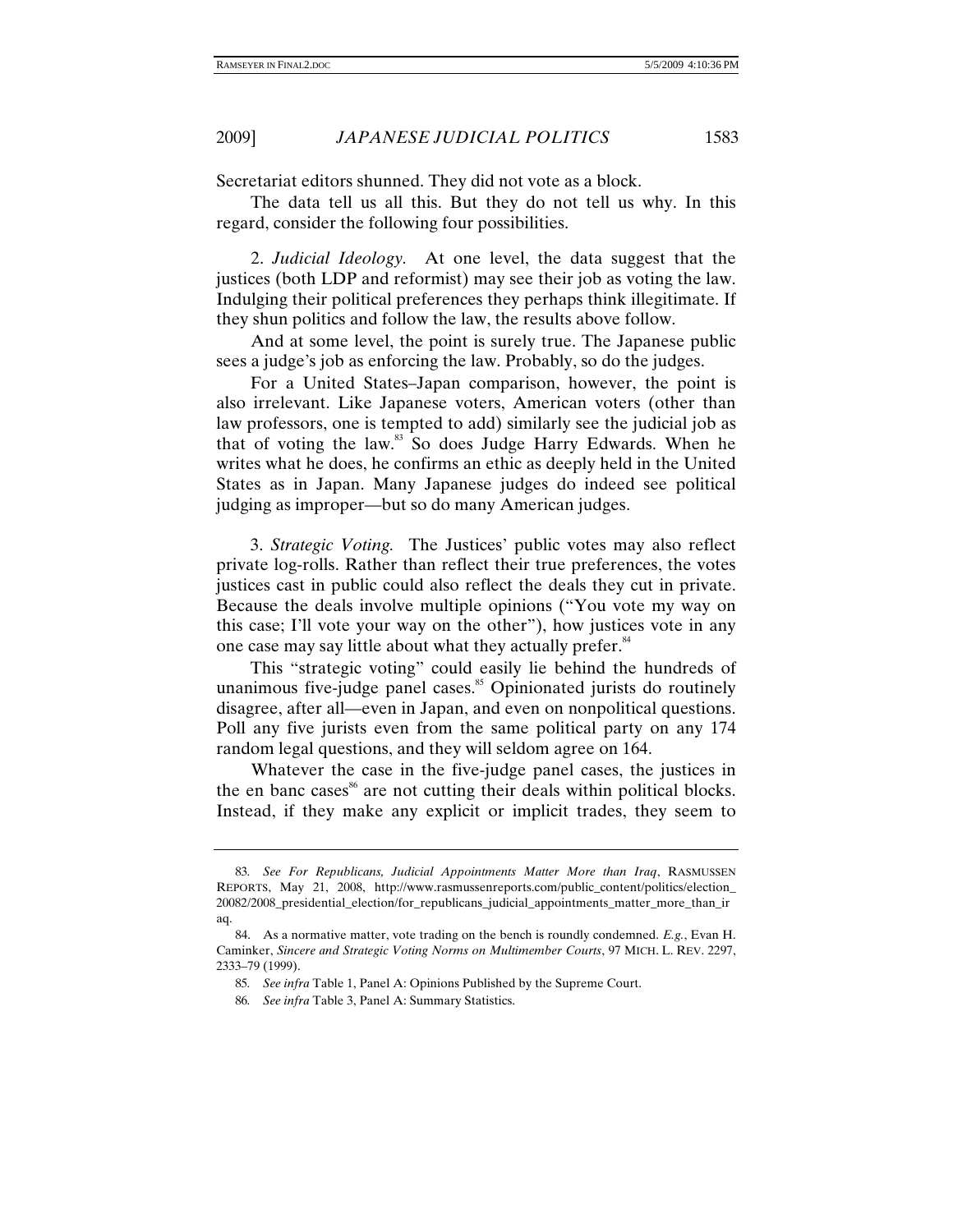make them on their own. After all, in most of these cases they split their votes within both the LDP and the reformist blocks. Just as legislative vote trading most often occurs within political parties, $\frac{87}{3}$  one might expect vote trading on the court to occur among ideological compatriots. At least in the en banc cases of the Japanese Supreme Court, however, that apparently does not occur: if justices swap votes, they swap them individually.

4. *Bland Cases.* Bear in mind that Japanese courts do not handle as politically charged a set of disputes as the courts in the United States. Japanese courts have not been as receptive to "innovative" claims as some American courts, and—as a result—litigants have not been as eager to bring them.<sup>88</sup> This is endogenous to the character of the judges. As long as the LDP appointed the justices and they in turn managed the lower courts, politically inclined disputants justifiably saw the courts as unreceptive.<sup>89</sup> Once Hosokawa and Murayama began appointing justices, however, they might have begun to consider bringing more of the claims we see in the United States.

For the voting patterns in Table 3, however, all this is as irrelevant as it is true. The cases in Table 3 are not a random sample of cases. Instead, they are the cases heard en banc. By definition, they are the politically most highly charged disputes of all: cases in which one of the parties challenged the constitutionality of a statute or regulation. Judicial hostility to political litigation may help explain why the court hears so few disputes en banc. It does not explain why the justices voted as they did in the few cases they did hear en banc.

5. *Tenuous Hold.* Fundamentally, however, perhaps Hosokawa and Murayama never tried to change the character of the courts. As a LDP politician who had only recently quit the party, Hosokawa did not hold radically different policy preferences from his predecessors. Neither did the other politicians in his coalition. As a Socialist,

<sup>87</sup>*. E.g.*, Keith T. Poole & Howard Rosenthal, *Patterns of Congressional Voting*, 35 AM. J. POL. SCI. 228, 265 (1991) (observing that the "maintenance of party coalitions apparently puts considerable constraint on the extent of internal party dissent").

 <sup>88.</sup> As Professor John Haley put it, "the justices have tended to defer to the political branches of government and the political process rather than craft constitutional mandates themselves." JOHN OWEN HALEY, THE SPIRIT OF JAPANESE LAW 178 (1998).

 <sup>89.</sup> In the LDP years, a "political" claim would tend to have been brought by an opposition litigant, if only because LDP supporters would have been more likely to enact their policy preferences in the Diet. Opposition supporters litigated because they found their legislative options foreclosed.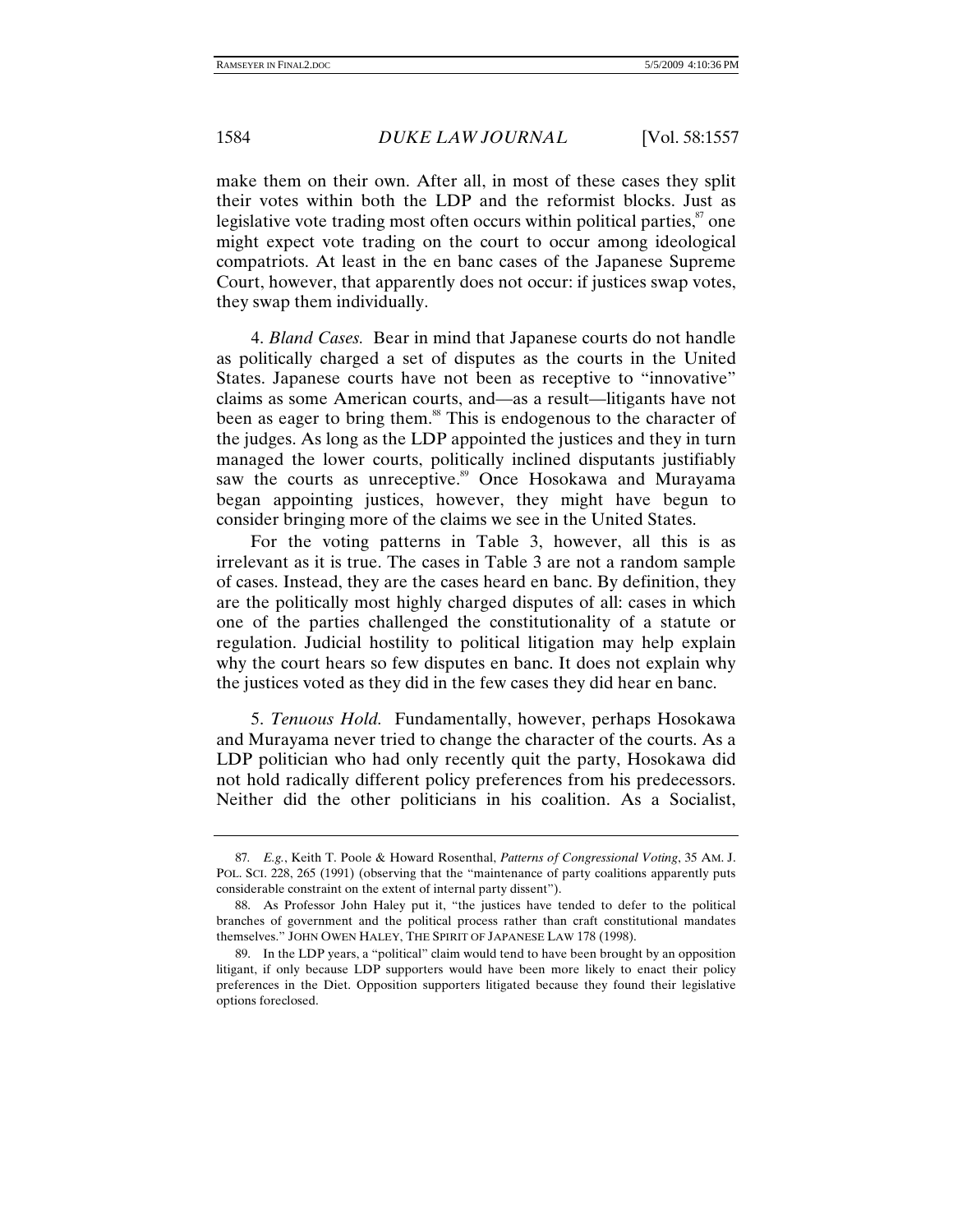Murayama did hold other preferences, but he governed through a coalition that included the LDP.<sup>90</sup> Within this coalition, he negotiated from a fundamentally weak position. In the July 1993 lower house election, the LDP had captured 223 of the 511 seats. His Socialists had taken only seventy.<sup>91</sup>

Whatever the reason, Hosokawa and Murayama apparently put judicial change on low priority. Murayama probably lacked the power to push through change without jeopardizing other aspects of his program; Hosokawa may not even have wanted to change the courts. Both premiers apparently focused their attention elsewhere. They could not solidly have altered the courts except through supreme court appointments. But they had not finally appointed a majority of the justices until September 1995, and had not appointed the administratively crucial Chief Justice until November 1995.<sup>92</sup> Two months later, the LDP re-took control.

Given what Hosokawa and Murayama did (that is, given what they did not do), it stands to reason that the lower courts would not have changed. Given the tenuous reformist hold on government, jurists interested in radical change would have hesitated to join the courts. The government could not credibly have assured them a stable career, even had it tried. For the same reason, sitting judges with reformist preferences would have hesitated to shift their behavior toward reformist positions. The LDP could return, after all—as it soon did. The resurgent conservatives in the courts could then punish them in their careers, and the conservatives in the Diet would reverse their case law by statute.

And even had Murayama hoped to change policy fundamentally, perhaps he would not have worked through the courts anyway. Rather than manipulate the courts, perhaps he tried to implement the

<sup>90</sup>*. See* ANDREW GORDON, A MODERN HISTORY OF JAPAN: FROM TOKUGAWA TIMES TO THE PRESENT 323–24 (2d ed. 2009). Murayama abandoned two long-time Socialist positions opposition to the Self-Defense Force and the defense treaty with the United States immediately upon taking office. *See* Haruhiro Fukui & Shigeko N. Fukai, *Japan in 1996: Between Hope and Uncertainty*, 37 ASIA SURVEY 20, 26 (1997).

<sup>91</sup>*. See* GORDON, *supra* note 90, at 323 (explaining that the Socialists considered forming a coalition with the LDP as "a last best chance to share power").

 <sup>92.</sup> On the tenure of the justices, see ZEN SAIBANKAN KEIREKI SORAN, *supra* note 16, at 357. Of course, the appointment of the chief justice himself was not indispensable. A prime minister intent on controlling the lower courts could privately assure a sitting Secretary General that he (the Secretary General) would be appointed to the supreme court on the next vacancy if but only if he administered the Secretariat in ways that implemented the prime minister's political agenda.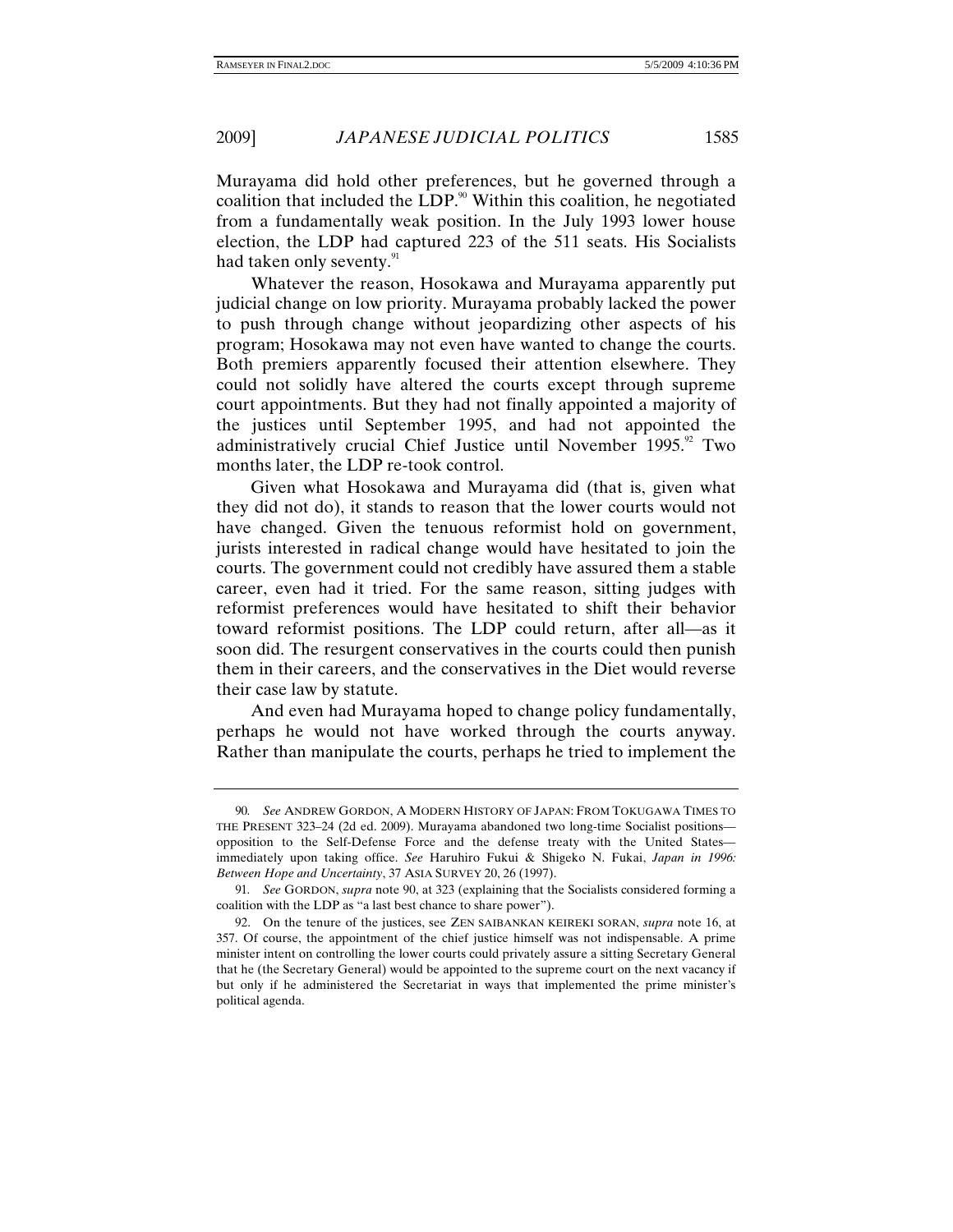Socialist agenda by statute. Perhaps he tried to shift the large bureaucratic apparatus (stacked with three decades of LDP appointees). And within the bureaucracy, perhaps he focused on those ministries most central to his Socialist reform.<sup>93</sup> Among the ministries, the Ministry of Justice was most closely tied to the courts. Apparently, however, it was not a ministry about which he much cared. Over the course of his short tenure, he cycled three men through the minister of justice slot. All three were LDP politicians. $44$ 

More basically, perhaps Hosokawa and Murayama thought they could shift the equilibrium in the lower court from political control to political independence. Suppose, for instance, that they thought they had ushered in an era of alternating political control. After all, writes historian Andrew Gordon, "in 1993, most observers predicted movement toward a two-party system. They expected a coherent rival to the LDP would emerge."<sup>95</sup> If so, perhaps the two dominant parties could choose mutually to keep their hands off the courts as a way of minimizing their losses while out of power.<sup>96</sup> And in Japan, keeping their hands off the lower courts would necessarily entail a nonpolitical approach to supreme court appointments.<sup>97</sup>

In the United States, though the Democrat and Republican governments politicize the judicial appointments process, they do keep sitting federal judges independent of themselves. By keeping the courts mutually independent, they reduce the political cost of electoral defeat. Because they expect to lose elections from time to

 <sup>93.</sup> Consistent with that principle, he did save the Cabinet Secretariat, the Management & Coordination Agency, the Ministry of Labor, and the Ministry of Health & Welfare for Socialist politicians. Beyond those posts, though, he seems mostly to have focused on pork. At various times, he assigned Socialist politicians to the post office, the Ministry of Construction, and the Ministry of Land and Infrastructure.

 <sup>94.</sup> Shigeto Nagano, the first justice minister, began his political career as a member of the LDP in the House of Councillors. *See Profiles of Coalition Cabinet Ministers; Justice Minister: Shigeto Nagano*, DAILY YOMIURI, Apr. 29, 1994, at 4. His successor, Tomoharu Tazawa, was a LDP member and the chairman of the upper house Rules and Administration Committee of the House of Councillors. *See Profiles of Ministers in New Murayama Cabinet*, DAILY YOMIURI, Aug. 9, 1995, at 5. Similarly, Tazawa's successor, Hiroshi Miyazawa was a LDP House of Councillor member. *See Tazawa Resigns as Justice Minister; Miyazawa Appointed as Successor*, DAILY YOMIURI, Oct. 10, 1995, at 1.

 <sup>95.</sup> GORDON, *supra* note 90, at 323.

<sup>96</sup>*. See* GINSBURG, *supra* note 14, at 21–33; Hanssen, *supra* note 14, at 712; Ramseyer, *supra* note 14, at 741–42.

 <sup>97.</sup> In the United States, the parties can politicize judicial appointments while still keeping the judicial administration politically independent. In Japan, the internal structure of the courts makes that distinction much harder to make.